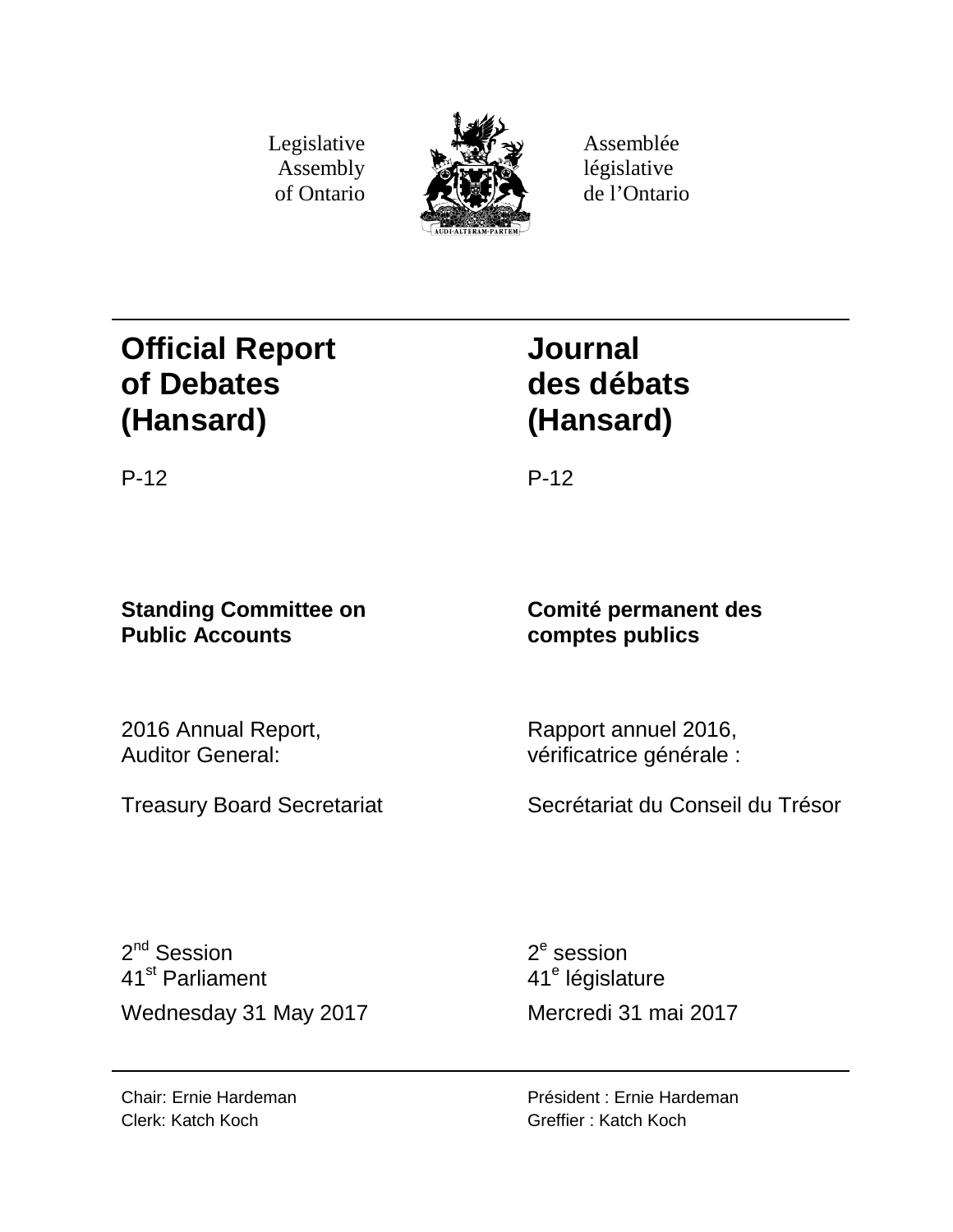Hansard and other documents of the Legislative Assembly can be on your personal computer within hours after each sitting. The address is:

# **Hansard on the Internet Le Journal des débats sur Internet**

L'adresse pour faire paraître sur votre ordinateur personnel le Journal et d'autres documents de l'Assemblée législative en quelques heures seulement après la séance est :

http://www.ontla.on.ca/

Reference to a cumulative index of previous issues may be obtained by calling the Hansard Reporting Service indexing staff at 416-325-7400.

# **Index inquiries Renseignements sur l'index**

Adressez vos questions portant sur des numéros précédents du Journal des débats au personnel de l'index, qui vous fourniront des références aux pages dans l'index cumulatif, en composant le 416-325-7400.

Hansard Reporting and Interpretation Services Room 500, West Wing, Legislative Building 111 Wellesley Street West, Queen's Park Toronto ON M7A 1A2 Telephone 416-325-7400; fax 416-325-7430 Published by the Legislative Assembly of Ontario



Service du Journal des débats et d'interprétation Salle 500, aile ouest, Édifice du Parlement 111, rue Wellesley ouest, Queen's Park Toronto ON M7A 1A2 Téléphone, 416-325-7400; télécopieur, 416-325-7430 Publié par l'Assemblée législative de l'Ontario

ISSN 1180-4327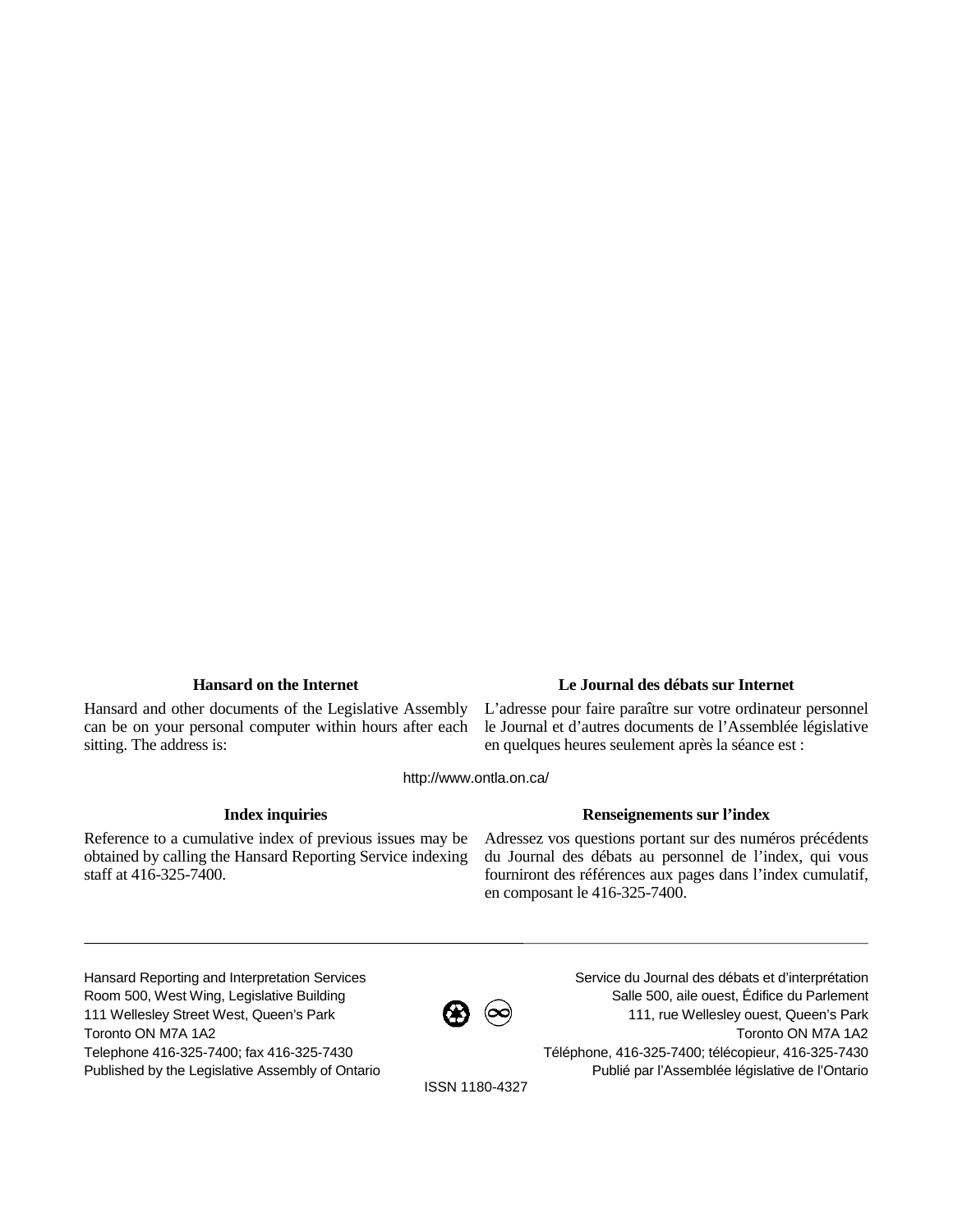# **CONTENTS**

Wednesday 31 May 2017

| Ms. Helen Angus      |  |
|----------------------|--|
| Mr. David Nicholl    |  |
| Ms. Robin Thompson   |  |
| Mr. Mohammad Qureshi |  |
| Ms. Wynnann Rose     |  |
|                      |  |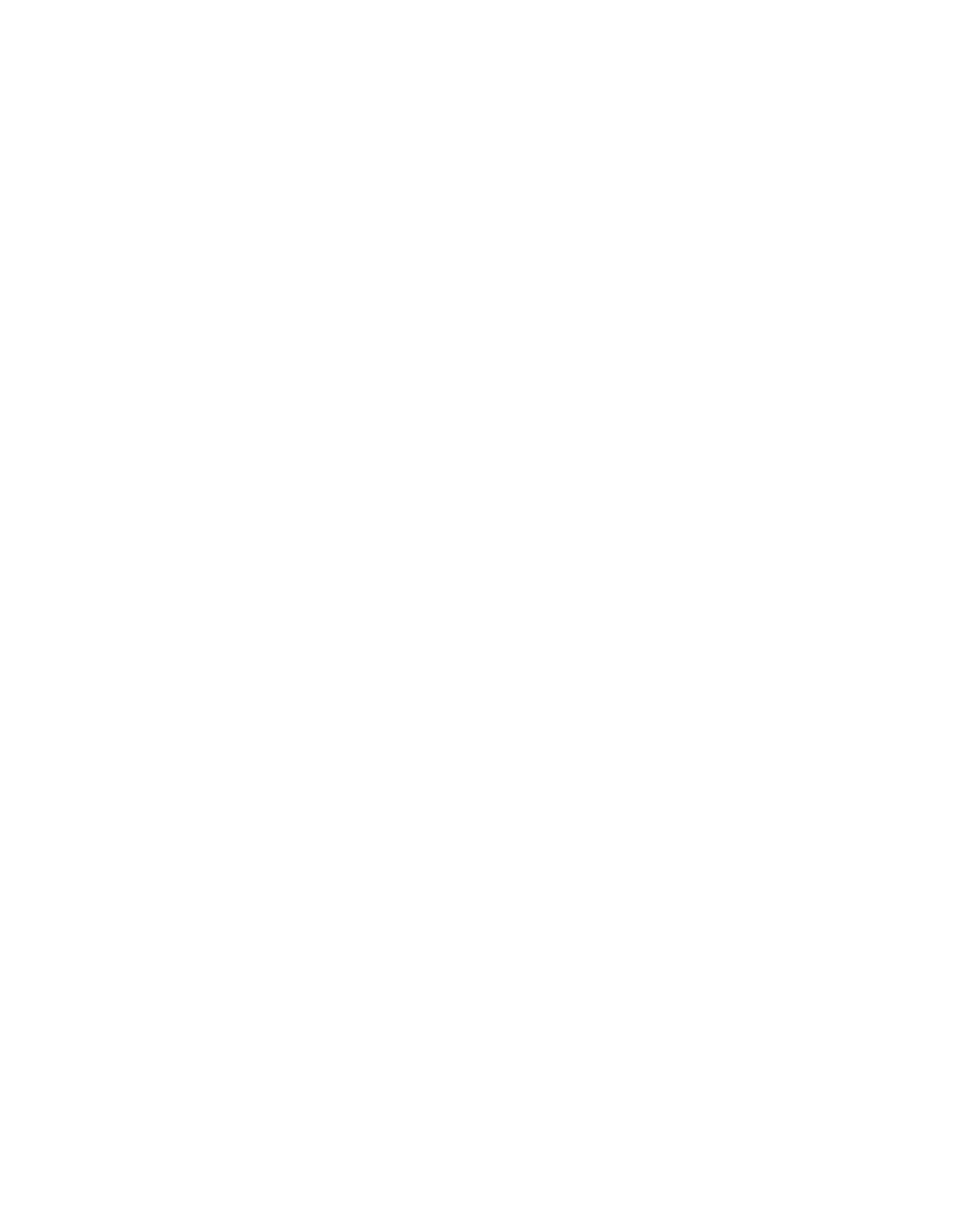# **STANDING COMMITTEE ON PUBLIC ACCOUNTS**

Wednesday 31 May 2017 Mercredi 31 mai 2017

*The committee met at 1232 in room 151, following a closed session.*

# 2016 ANNUAL REPORT, AUDITOR GENERAL

# TREASURY BOARD SECRETARIAT

Consideration of section 4.03, information and information technology general controls.

**The Chair (Mr. Ernie Hardeman):** The time has arrived. We'll call the meeting of the public accounts committee to order. We're here this afternoon to review section 4.03 of the 2016 Annual Report of the Office of the Auditor General of Ontario. This afternoon we're hearing delegations from the Treasury Board Secretariat and Helen Angus, deputy minister. Welcome. Thank you very much for being here.

As we normally do, we will provide a 20-minute opportunity for the deputants to make a presentation. If more than one person is going to speak, we would ask each one to introduce themselves as they speak for the first time so that we can get the proper name and identification for the Hansard.

With that, you will have 20 minutes, and then at the end of 20 minutes, we will start the rotation of the three caucuses with a 20-minute rotation to ask questions and comments. We will start this rotation with the government side.

At the end of that, we will then take the time that is left that will take us to 2:45, which we will divide three ways, and we will go one more time around to finish the afternoon. Again, we will start off by giving you the 20 minutes. Thank you, again, for being here this afternoon.

**Ms. Helen Angus:** Thank you very much. It's a great pleasure, and it sounds like a good plan.

I'm really pleased to have the opportunity to address the Standing Committee on Public Accounts. First off, I'd like to thank the Auditor General and her team for the recommendations on IT general controls. They did a very thorough job. I hope you'll see, through the presentation that I will give, as well as David Nicholl, who is on my left here, how seriously we've taken those recommendations and how we're moving forward on implementation.

I must say, I was pleased to see that the Auditor General noted in her report that the I&IT management is moving in the right direction when it comes to the backup, recovery and operation of I&IT general controls.

I very much believe that to be the case, and the guidance provided by the Auditor General has been very

instructive in taking our work further. We've been working very hard over the ensuing months since the audit to address the recommendations. I believe that we're making very good progress, but there is still room for improvement, so there is still work for us to do.

I'm joined, as I mentioned earlier, by David Nicholl, who is our corporate chief information officer. You may have seen him at public accounts before. So here is David.

We have a number of other colleagues who might be able to answer specific questions that you have: Robin Thompson, Wynnann Rose and Ron Huxter, who are over here, who are the chief information officers responsible for the systems that are examined in the audit. We also have here with us Mohammad Qureshi, who is the lead of our cybersecurity operations, in case there are any questions related to that.

For us, IT is not just about systems and controls, which are incredibly important, but it's a whole lot more than that. The IT organization plays a huge role in the government's transformation journey and is a key part of the Treasury Board Secretariat, which leads the government's efforts on accountability, openness and modernization. Like its parent, the Treasury Board Secretariat, the IT organization strives to continuously improve. It is the backbone for delivering excellent government services in the most effective and efficient way possible. It also provides the Ontario government with business solutions that support ministry priorities as well as strategic advice and leadership on the use of IT. And it ensures the security and integrity of all our systems and networks. I hope that gives you an overview of what the function is.

It also enables the provision of modern and efficient services for the public and helps uphold the government's responsibility to protect privacy and encourage transparency.

This organization, which David leads, is responsible for all the IT infrastructure systems and support for the province. Just to give you a sense of the scope, which I think was well documented in the Auditor General's report, it includes about 1,200 applications that help ministries deliver critical services to Ontarians. To give you an example of that, that would include social assistance and child welfare systems, driver's licensing,

# LEGISLATIVE ASSEMBLY OF ONTARIO ASSEMBLÉE LÉGISLATIVE DE L'ONTARIO

# **COMITÉ PERMANENT DES COMPTES PUBLICS**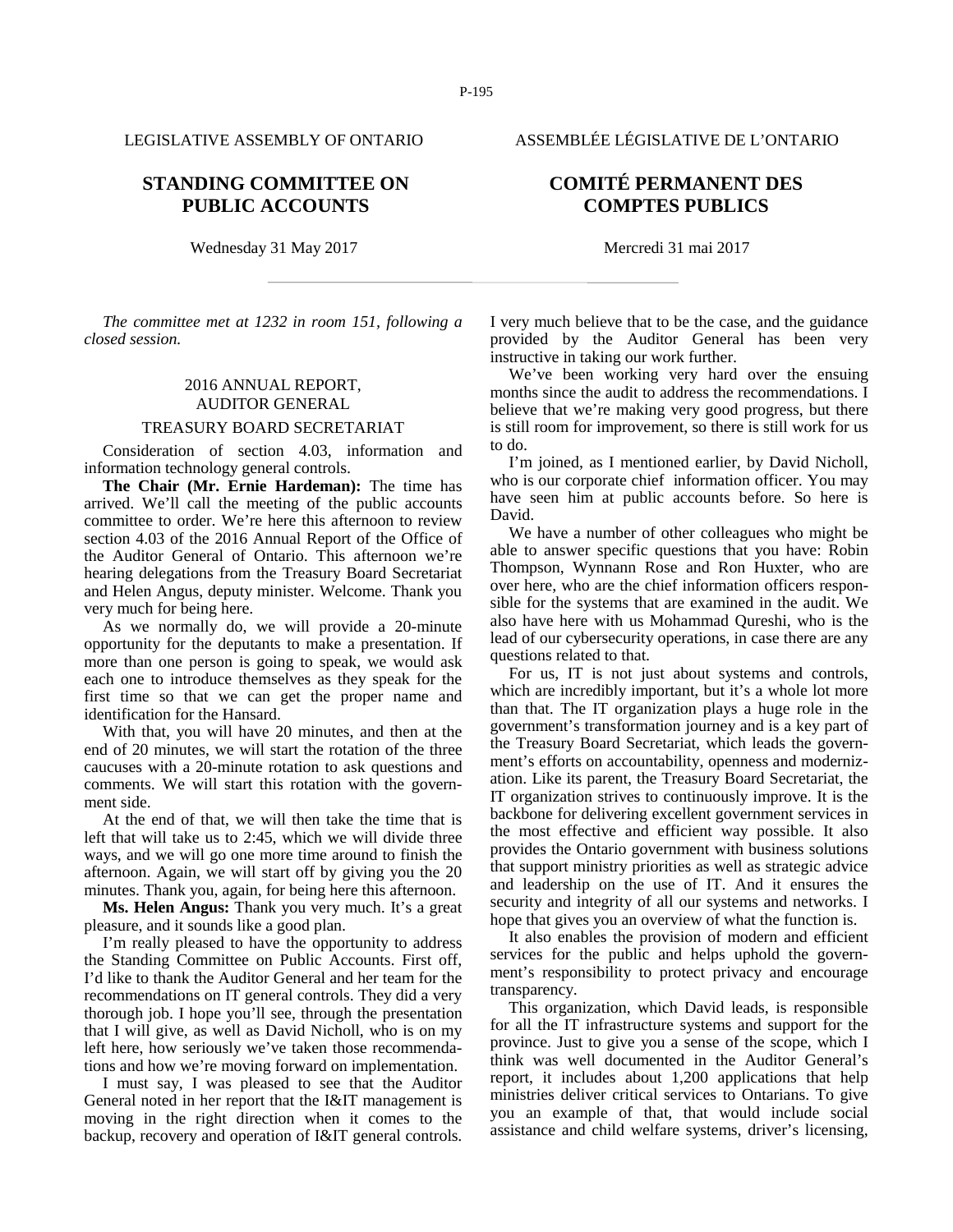To get a sense of the numbers: nine million drivers and 11 million vehicles are in the Ministry of Transportation's database; eight million social assistance payments to more than 900,000 recipients are processed monthly; and nearly 200 million Ontario drug benefit claims are processed annually.

This just gives you a sample of the scope of the IT organization's work. There certainly is room to improve, and I think the audit recommendations have been a valuable tool to help us enhance our efforts with respect to the continuous improvement of our IT systems and delivery.

I'll ask David to walk through, in a little bit more detail, as a jumping-off point for the questions that you may have, an update on the progress that we've made on the audit recommendations, because I think that's relevant to the interests of the committee.

David, can you take it from there? Give an overview, please.

**Mr. David Nicholl:** Absolutely. I'm David Nicholl, corporate chief information officer for the Ontario government from Treasury Board Secretariat. Thank you, Deputy Angus.

As noted, the auditor provided really valuable insights into our efforts to improve the integrity of our systems with respect to IT general controls. I have to say that the audit team were great to work with. I'm sure you don't hear that all the time, but it's certainly true in this case. We really do appreciate very much the observations and the recommendations. The Auditor General and I met previous to the audit, and I made it really clear that this was a very important part of our process that we were going through, and to get the kind of independent advice from a body like them was just what we needed. And it's the way it worked out.

Like the deputy, clearly, I'm totally committed to addressing the audit, but it's far, far more than that for us. It's much more than just addressing a bunch of "tick the boxes" from an audit perspective. It's much more around really taking us to the next level from a performance perspective.

Regarding service management, the auditor specifically noted the real importance of having what we call service-level agreements, or SLAs for short. She recommended the establishment of formal SLAs as part of having effective IT general controls.

Service management is really critical to ensuring highquality services that meet the needs of the government and the citizens of Ontario. Service management is the behind-the-scenes work that supports ministry applications and their services to the public, whether it's implementing new applications, changing those applications, or, in the very occasional times we have some issues, fixing those issues.

It also includes our internal customer interface for IT products and services like our helpdesk or our service order desk.

### **1240**

We understand and agree completely that consistent and enterprise-wide SLAs are necessary to monitor and report back on service effectiveness, and ensure our system integrity.

Our approach to service management is robust. Over time, we've leveraged best practices and evidence. We've continually assessed and matured, all the while ensuring service continuity. Previous to last year, we were very focused on our infrastructure service management piece, when we consolidated service management back in 2008-09 for infrastructure. We focused very much on the formal portions of SLAs between infrastructure and cluster, and I think probably around 2014 we realized that we had a gap, from a formality perspective, between cluster to ministry. In October 2016, we established a new Enterprise Service Management division, or eSM. The division brings together practitioners from across the IT organization, specifically our clusters, to uniformly deliver services across the enterprise—so very much a similar exercise as to what we had done previously with infrastructure, we're now replicating within the cluster/ministry model.

Service management under one division will certainly improve our internal IT service delivery and find some efficiencies, but more importantly, it will enable consistent processes and service levels across the whole organization—so not cluster by cluster, but actually a consistent approach no matter what ministry, what cluster.

A real focus for the division is addressing the improvements regarding SLAs, in line with the audit recommendations. In fact, establishing an eSM organization to implement SLAs across the government responds very specifically to the auditor's recommendations to ensure that we are delivering high-quality and consistent services that meet the needs of the ministries.

While some agreements have been in place between clusters and client ministries in the past, what eSM is really doing is formalizing those agreements with a consistent, enterprise-wide approach. This approach includes all nine SLA elements identified by the Auditor General.

The eSM division is still relatively new. However, we have already undertaken significant work to enable greater consistency in SLAs across all clusters. We have established an enterprise-wide governance model and are working to establish a government of Ontario IT standard for service-level management. This will ensure SLAs are in place between all clusters and ministries.

We're also working to expand the scope of existing SLAs to more closely align with our current IT strategy, as per the auditor's recommendation. This will include things like performance metrics for mission- and business-critical applications. To ensure regular reporting, we are developing an SLA reporting framework and template. To support these activities, the eSM team will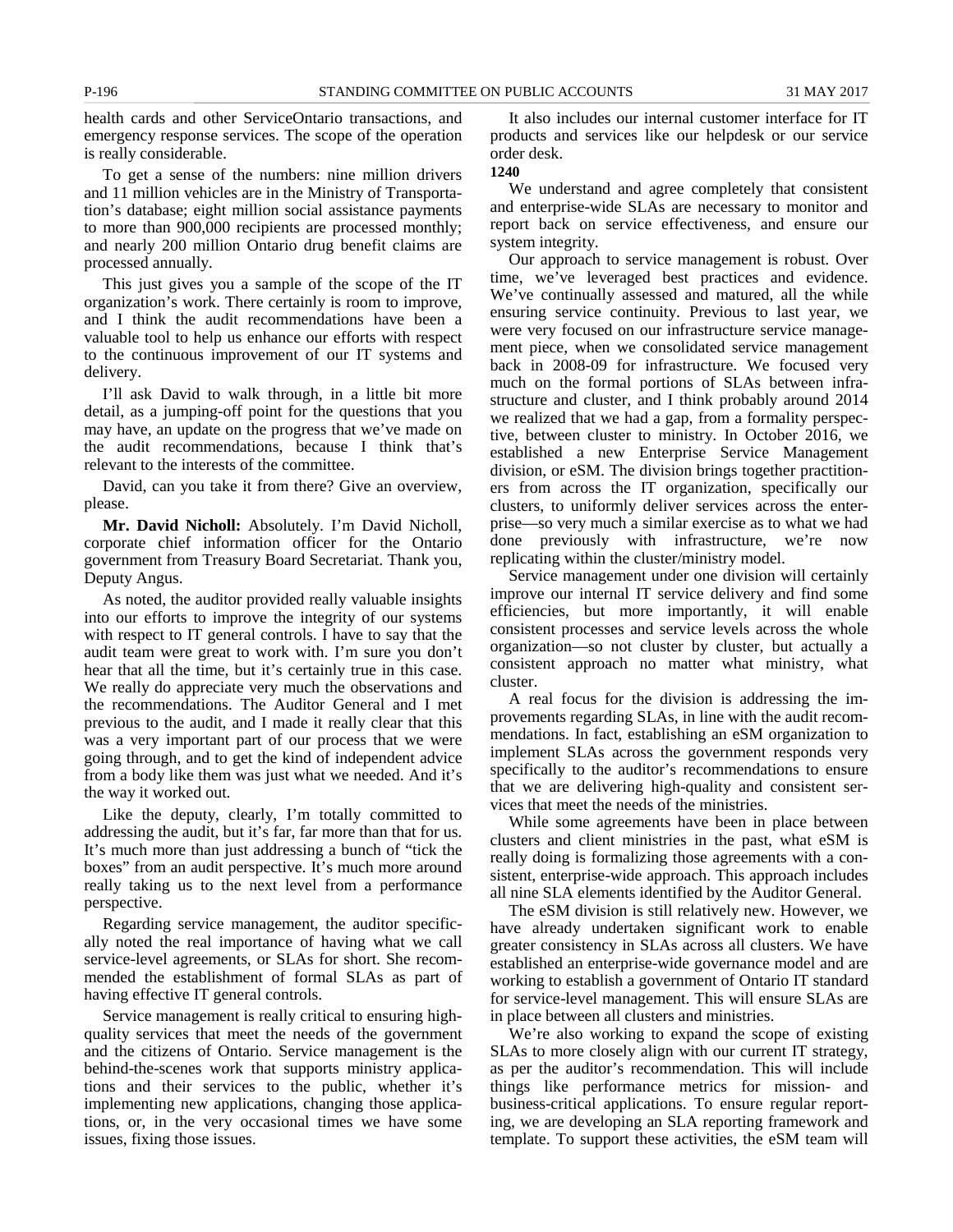be providing training and communications materials to our IT clusters and ministry partners.

The eSM division is providing leadership and guidance on SLAs and is responsible for establishing and maturing processes to ensure these important agreements are in place.

To ensure the continuous improvement with service management, we will continue working with our HR partners and the Centre for Leadership and Learning to focus on skills development and succession planning. We take this work very seriously, and we continue to make steady progress for the eSM division.

The auditor noted the age of some of our applications. Specifically, she cited the need to replace and modernize, where possible, and to have appropriate strategies in place to ensure appropriate maintenance and support, to mitigate issues with systems performance. I totally agree with this. I recognize the value in having a comprehensive inventory, life-cycle management and planning approach in place to ensure appropriate systems maintenance and replacement.

There are potential risks associated with older applications, and it's imperative that we maintain applications properly in order to protect public services, but as noted in the audit, the age of the system in itself is not necessarily the issue. Age does not equal risk. That said, the IT organization's modernization approach to applications has been in place for just over a decade, and it continues to evolve. Assessments were undertaken in 2006 and 2007, and a baseline for tracking major applications was established in 2008. This informed what we call our Major Applications Portfolio Strategy, or MAPS. As well, it identified 77 major applications requiring immediate attention. Six hundred million dollars was allocated in the 2009-10 budget, over three years, to modernize the 77 high-risk applications. The auditor did question whether this was adequate to successfully address 77 applications. While I would have to say that more investment is always better, I would note that despite the fiscal realities, overall, MAPS was largely successful.

In fact, as the auditor noted, it remediated or retired 66 high-risk applications as of June 2016. As of today, we have remediated or upgraded an additional seven applications, for 73 in total. We continue to make progress leveraging our findings and building on the MAPS initiative.

In 2009-10, we established an application portfolio management approach, or APM. APM continues to be critical to the modernization of our systems. As noted in the auditor's report, through APM, we've established an inventory of all IT applications, and we're collecting and analyzing key data elements associated with each of those applications. Our APM approach is helping to assess each application's IT general control risk and find opportunities to rationalize and retire applications where necessary.

Our eSM division is heavily involved in this initiative and will work to mature our APM processes and guidelines. These processes and guidelines will also help establish standards for SLA creation and the better management of IT systems, starting with those classified as mission- and business-critical. Older systems do pose a challenge, especially in a constantly evolving world, where expectations and the demand for services are high. There is no question that we must continue to modernize those aging systems, but we also have to be realistic, as we are ultimately responsible for massive, complex systems of record. We need to take a balanced approach to dealing with our systems.

In order to ensure our systems are updated, sufficiently maintained and supported, we will continue to investigate long-term IT capital investment approaches for business and enterprise applications by working with program areas to understand needs and demands for service. We will proactively test and conduct threat risk assessments for our systems as part of our cybersecurity strategy. We will ensure an appropriate road map is in place for each application, to ensure they are retired or replaced at the right time.

Our approach to IT, overall, is one of continuous improvement. We have a strong foundation in place and we continue to evolve in a measured way, without putting information or security at risk.

The auditor provided recommendations that were common to three IT systems that were examined in detail: the Integrated Court Offences Network, the tax administration system and the licensing control system. Similar recommendations were made for improvements in the areas of SLAs, user access and incident problem management. I'd like to highlight our progress on those areas.

The justice, central agencies, and labour and transportation clusters have each identified targeted actions to address these audit recommendations, as outlined in the audit summary status table we submitted to the committee on May 3.

All three IT clusters are working with their respective client ministries and the eSM division to develop SLAs for the three systems audited, as well as others. They are also working to implement regular monitoring and reporting for the SLAs, which are targeted to be in place this fall. All three IT clusters are working to improve user access by reviewing access, identifying any issues, making corrections to those access levels, implementing appropriate controls to address potential conflicts and developing, most importantly, an annual user access review process. More specifically, to improve user access for the court and licensing control systems, the clusters have been working closely with their ministries to review and determine data sensitivity; to define the appropriate analytics to support user access monitoring; and to establish logging capability and reporting and develop a process for reviewing and monitoring access logs.

#### **1250**

Regarding incident and problem management for the three audited systems, it was recommended that they implement a more formal problem-management system.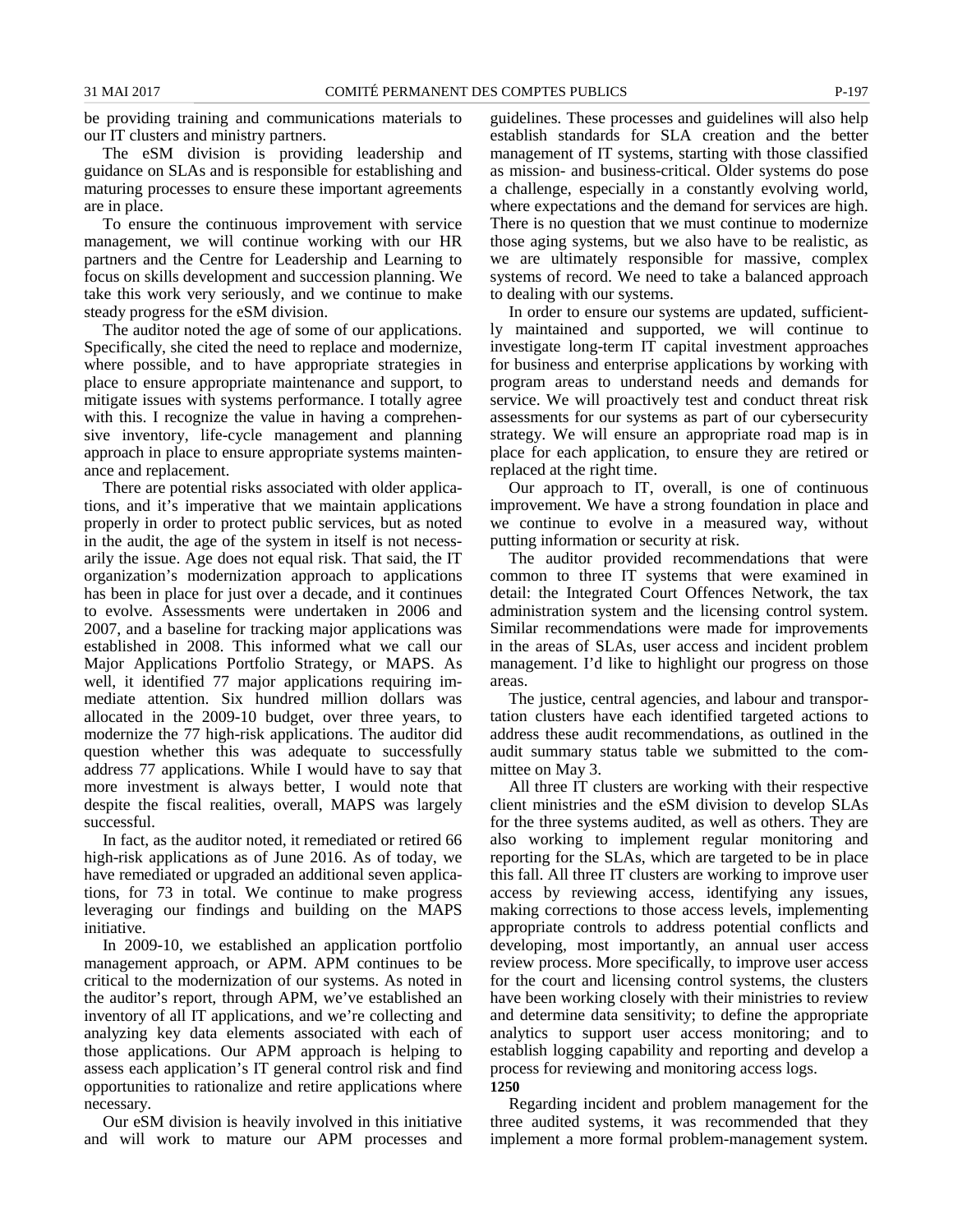This process would identify trends, the root cause of recurring issues and remediation plans for those applications.

I am really pleased to report that all three clusters are working with our eSM division to develop a formal problem-management process for all of their missioncritical applications using a consistent, approved framework. This also includes establishing a regular reporting cycle for problem management.

The recommendations for the three audited applications were very thorough. This is just a very brief synopsis of the actions we are taking to address these audit findings.

I should point out that the actions I've just noted have a designated lead within each cluster, as well as target end dates for completion. IT clusters are working very hard to ensure we are addressing the recommendations with the same level of thoroughness in order to make meaningful improvements.

As the auditor noted in her report, the IT organization supports more than 1,200 systems across government, and these systems help deliver vital services for the public, including health, education and social services. They help us manage our finances and administration, including things like making payments and collecting revenues. In fact, we process billions of transactions every year and IT is integral to doing this securely.

As with IT general controls, cybersecurity is an important component that helps ensure data confidentiality, service availability and system integrity, and as such, I'd like to briefly touch on our comprehensive approach to cybersecurity.

Many areas across the organization collaborate to identify risks. They have responsibility for ensuring the effective treatment of cyber risk and addressing threats to information assets and IT systems. Our cybersecurity operation centre operates 24 hours a day, seven days a week, every day of the year, to monitor the government's network and to respond to cyber threats or security incidents.

Cyber threats continue to evolve. For example, it is estimated that one million new pieces of malware are created every day. We address our cyber risk in a number of ways. We block almost a billion probes and scans of our network every day. We're blocking approximately 3.6 billion emails each year that may contain malicious content. And we're continuously analyzing network traffic to identify anything that may be unusual or suspicious across our networks.

We work with many internal and external partners, such as the Canadian National CIO Sub-Committee on Information Protection to ensure that issues identified anywhere across the country, whether in Ottawa or in BC, are identified to our whole community.

With increased public expectation for access to information, continuous advancements in technology and the ever-evolving threat landscape, we continue to enhance our cybersecurity posture. Having a robust, layered approach to cybersecurity is as important to me as having effective IT general controls in place, as both work together to ensure confidentiality, the integrity and availability of our IT systems.

I'm pleased to have had a chance to share the highlights of our progress on the audit. Once again, I'm committed to addressing the recommendations and driving improvement across the IT organization.

I'll turn it back to Helen.

**The Chair (Mr. Ernie Hardeman):** Thank you very much for your presentation. That concludes the time that was allotted for it.

We will now start the questioning with Mr. Dong.

**Mr. Han Dong:** Thank you very much, Deputy, and all the officials who are here attending this afternoon to give us some insight on what we're doing in IT.

To me, security is probably the most important concern. Can you tell us what your organization is doing to ensure security, as well as authorize access to government IT systems and information?

**Ms. Helen Angus:** I'll let David answer that, and if you want Mohammad to come up, we'll bring him.

**Mr. David Nicholl:** First of all, again, we thank the Auditor General for her comments and her recommendations. We agree with her comments that adequate controls are a very necessary part of defending from threats, such as hacking, viruses and the unauthorized access to information and data.

As the auditor noted in her report, our IT organization supports more than 1,200 systems across government. We're developing services for health, education and social services. We process billions of transactions across the whole gamut of our business every year, and we are extremely committed to ensuring the ongoing protection of both the privacy and the security related to any digital information held for Ontario.

Over the past 15-plus years, the technology landscape has dramatically changed. The growth in Internet usage in particular has resulted in a surge in IT-related threats. The IT organization has responded to the increased number of threats to date, and we continue to transform and put in place new measures to address these growing trends while responding to the auditor's recommendations.

To provide a sense of the magnitude of change, in the early 2000s, our IT organization's network monitoring group dealt with about two million network incidents per month and 70,000 network security events per day. Today, we have over 30 billion network security events per month and approximately one billion network security events per day. That's an increase of 15,000% in network events in the past 16 years.

Today, as I said before, it's estimated that one million new pieces of malware are being developed in someone's basement every single day. Currently, we identify and investigate around 1,400 incidents per month, and we have some reasonably serious remediation on 400 security instances every month. We've been monitoring and evolving our approach over the past 15 years to address the rapid growth in those IT threats, taking a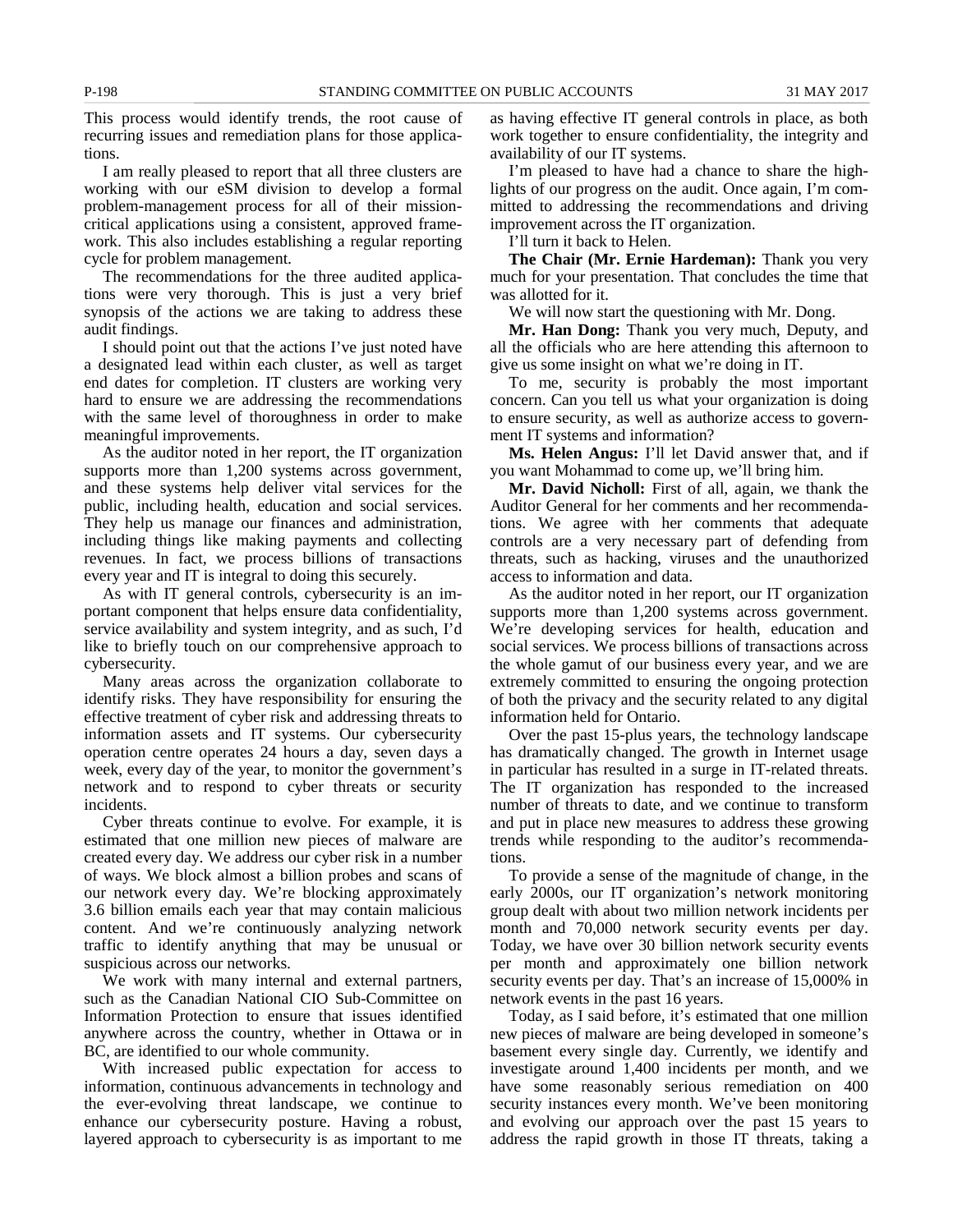comprehensive, government-wide approach to cybersecurity.

An example is our response to the recent worldwide cyber attack that affected the British health care system and Germany's national railway. We've taken steps to ensure our assets and information are protected. Specifically, we analyzed the malware, which was referred to as WannaCry ransomware, and are aware it was exploiting a known vulnerability that can be addressed through the application of the Microsoft MS17-010 security patch. We deployed our security patch back in April to address this vulnerability. We deployed an updated virus scan to protect devices against this vulnerability. We communicated with OPS users to raise their awareness and to be on the lookout for suspicious emails and files. And we're in constant communication with our federal partners in Ottawa to ensure that we always have the latest information available from the federal government.

We're committed to safeguarding the data that's entrusted to us by Ontario citizens and businesses. I think we've implemented a very comprehensive approach to protecting public information and to work diligently to protect our network, information technology assets and systems against intrusions and malicious use.

Our approach to cyber risk management is holistic and risk-based, with layered levels of responsibilities to ensure the effective treatment of cyber risk. Many areas across our organization collaborate to identify those risks and have various different responsibilities for ensuring the effective treatment of cyber risk and addressing the threats to information assets and to IT systems. The organization's multi-layer approach to protecting the OPS's information assets and IT systems includes a range of corporate directives, policies, standards and tools, which include the principles for the management and use of I&IT resources, from IT directives to procurement directives.

Ministerial program areas, through their daily operations, make use of technology and systems to maintain and store information and data for both government services and the citizens of Ontario. The design, build, operation and maintenance of ministry systems are undertaken with the appropriate safeguards to meet their respective ministry confidentiality, integrity and availability requirements.

Ministries are also accountable for managing the risks related to that data. They work in partnership across other ministries and with the IT organization to ensure appropriate processes are in place.

We appreciate the auditor's comments with regard to the need to improve the security measures for our IT applications, and the IT organization will work to address her recommendations in our strategic plans over the next three years. In addition, we have an action plan to address the specific recommendations related to the three applications reviewed as part of her audit.

### **1300**

Our cybersecurity operations area delivers cyber risk management advice and cybersecurity services across the whole IT organization. IT projects receive recommendations and support in implementing cybersecurity solutions to enable security service delivery in a digital ecosystem. This includes things like network monitoring: We have a cybersecurity operations centre operating 24/7, 365, ready to respond to any cyber threat or security incident

We have extensive vulnerability assessments and penetration testing to evaluate applications to determine their security posture and their ability to withstand attack upon request by ministries. We have threat risk assessments, where we determine the risk to IT systems, data and programs, and we recommend to ministries ways to lower those risks to acceptable levels.

We provide detailed security design advice. Probably the best time to catch security issues is when you're building a system in the first place. And we provide support to our clusters and ministries so that as they design and build solutions, they're building in the necessary security requirements for the future.

We have a range of security standards that maintain a range of policies and standards to govern the acceptable use of IT resources, all the way to technical security standards for systems design. Things like the number of bits you need for encryption on hard drives and printers—there's a GO-IT standard that, if you want to sell a printer to the Ontario government, you must meet.

Then we have education 24/7/365 awareness. Probably the most important ongoing activity that we as cybersecurity practitioners can undertake is keeping up a constant flow of learning and education towards anyone who works inside the OPS. We all know that most incidents for cyber come out of something that someone does at their desk: They open an email when they shouldn't have opened it and bad things happen. It's just through that constant education, constant learning, constant reminding of people not to do that that we protect ourselves.

The cybersecurity operations area address cyber risk in a number of ways, including analyzing all of those billions of security events in our network every day, and blocking 3.6 billion emails per year that may contain malicious content. So, literally, 3.6 billion emails that are coming into the OPS are blocked because they have the potential to contain malicious content. They're constantly analyzing network traffic and working with their partners in Ottawa to ensure that they are as up to date as possible as to: Is something strange going on? Is more traffic coming from a country? Is there something odd happening around a certain time, whether it's an election or a by-election? And, again, they're working with partners in Ottawa and other provinces, sharing information constantly and talking to each other, so they can see that if something is happening in BC, could it happen in Ontario?

The branch then also works with other strategic partners in the private sector and the federal government, really working on a committee basis to share experience, share best practices, and really try and stay on top of the next thing the bad guy is going to come up with.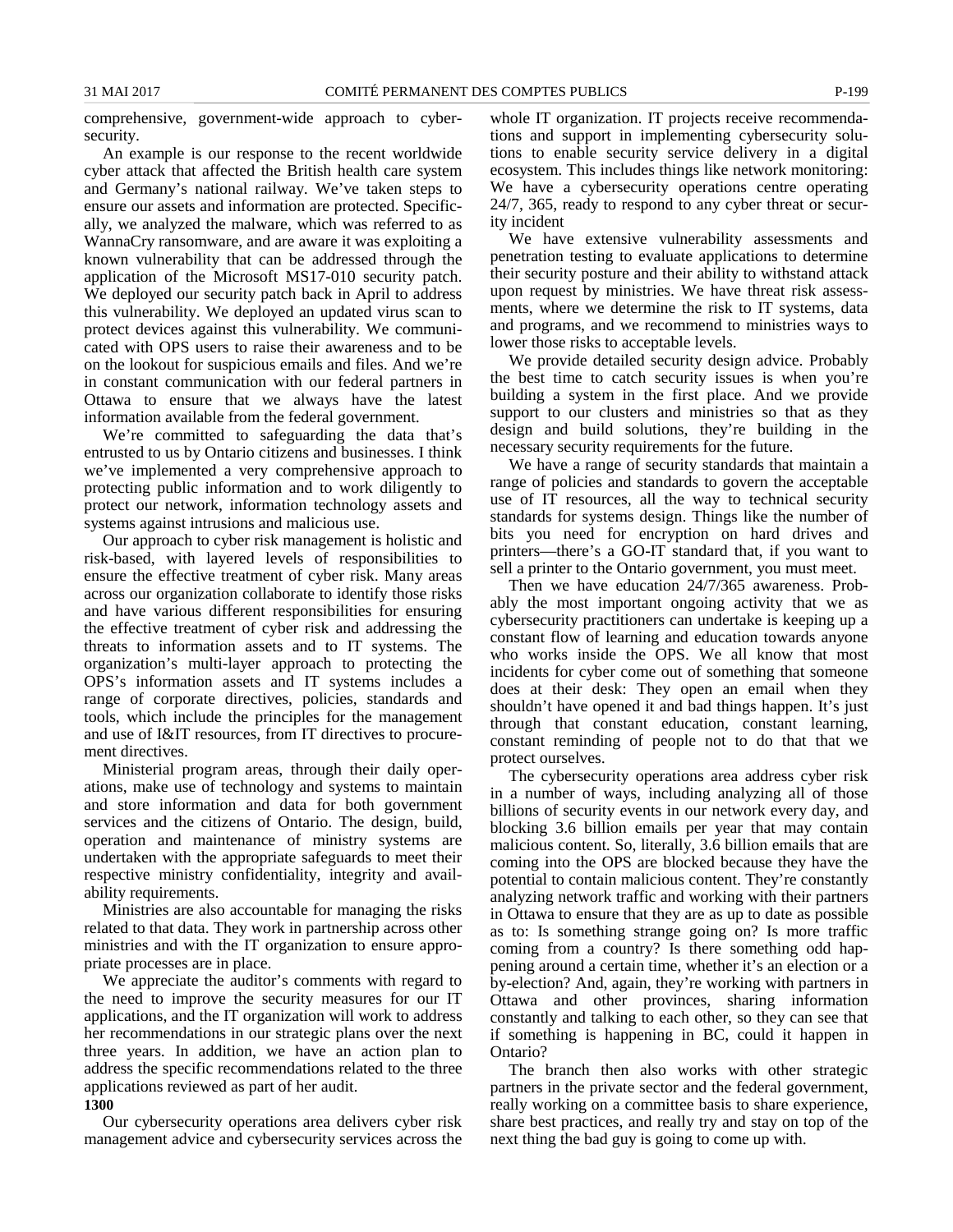With increased public expectation for access to information and the continuous advancements in technology, the landscape for cyber is just constantly changing. We really do appreciate the auditor's comments that more can and needs to be done to ensure that the continued security of information and data takes place. We are very focused on enhancing the way our security practices are delivered, and we are developing a three-year plan to drive digital resilience. We're addressing key priority areas of risk that require immediate attention. We're identifying gaps, including a strategy and road map for enhancing the operational effectiveness of the cybersecurity organization. Work is underway to move from a control-based model to a model based much more around risk. We probably cannot cover everything, but if we take a risk-based approach, we can certainly cover the highrisk areas.

Our strategic plan focuses on four key areas.

Cyber risk awareness: I spoke to that. We've got to make everybody, including everyone at this table, extremely aware of what the risks are when your email is sent to your desk. There's a risk.

We are focused very much on the risk definition: redefining risk and what the risk is, and designing answers to that risk. We want to be extremely processdriven when it comes to the treatment of the risk and the reporting on that treatment. We want to monitor and report on an ongoing basis.

Working with our partners, our plan includes proactive threat risk assessments as well as proactive penetration testing. These proactive tests would be a part of a new cybersecurity strategy for critical systems that are aging. We are currently in the process of identifying the systems and the work is under way to implement a process to proactively perform threat risk assessments and penetration testing for critical systems that are aging.

Also, we continue to evolve our approach to address threats through advanced monitoring, assessment analysis and tools such as incident monitoring tools, improved incident analysis, and training for internal cybersecurity analysts to enable them to interpret the information when analyzing incidents to help resolve incidents faster.

We want to improve application testing. We want to identify the risks, the threats, and the other vulnerabilities before applications go live or into production. We want to continuously evaluate new and emerging technologies to ensure we are deploying the best practices and technologies to protect the government's network. Recently we have seen some technology around cognitive that has that ability to tap into this network of billions of incidents that are happening every day and actually sort through so much of the noise that there is in those systems to make it vaguely intelligent to us as to what we should be doing.

Again, we really appreciate the Auditor General's comments and recommendations. They really are genuinely informing our strategy going forward. We are looking forward to having an opportunity to work with them next year and actually demonstrate what these changes have done.

**Mr. Han Dong:** How much time do I have, Chair?

**The Chair (Mr. Ernie Hardeman):** You have about five minutes.

**Mr. Han Dong:** Thank you very much. That was a very elaborate explanation.

Much of the auditor's report—actually, it's in a big portion of it—talked about the service-level agreements or lack of them in some respect. Can you tell us what our IT organization is doing to ensure that SLAs are applied or in place for all ministry applications going forward?

**Mr. David Nicholl:** Sure. As far as service-level agreements are concerned, and service management in general, we have been on a journey for a while. Probably six or seven years ago, we very much started at the hard infrastructure side of our business, which is, as we've learned from British Airways, typically where bad things can happen. We have very much focused our service management within the infrastructure.

When e-Ontario took place back in 2006-07, we actually merged and amalgamated our service management staff from the infrastructure perspective who were in clusters before. We merged them into a consolidated central organization. We really spent a lot of time very carefully sorting through the types of SLAs we wanted, what kind of reporting we wanted in those SLAs, how consistent we could make them across what at that time was a very disparate organization—much less so today.

We made our way through that process through to 2013, 2014. I think at that point we started to realize we now had the next major piece of work to do, which is from the cluster to the ministry. Again, I come back to the timing of the audit. It's perfect. It has provided really genuine insight into a rigour to implementing a consolidated and process-oriented and consistent way for clusters to administer SLAs to ministries, that on our own would probably have taken us a lot longer. We're taking a lot of actions around the SLA recommendations. We have formed our new division, enterprise service management, whose accountability it will be to actually implement the kinds of frameworks, processes and monitoring that will be required. Each cluster will be providing both formal and informal service-level agreements for each of their ministry business areas. The approach to application SLAs will be driven very much by the ministry business area. That's based very much on the approach that has been taken to date. **1310**

Clearly, we have to take a much more consistent approach. By having consolidated the group responsible for doing this, we now actually can get a much more consistent, consolidated way of doing SLAs.

We certainly have SLAs in place for most of our infrastructure products today. I think we're doing well across things like our IT service desk. We're doing well on incident management. We're doing well on change management, problem management, release management—again, all from ITS, all from infrastructure out. The focus of our attention now is going to shift very much from infrastructure onto application.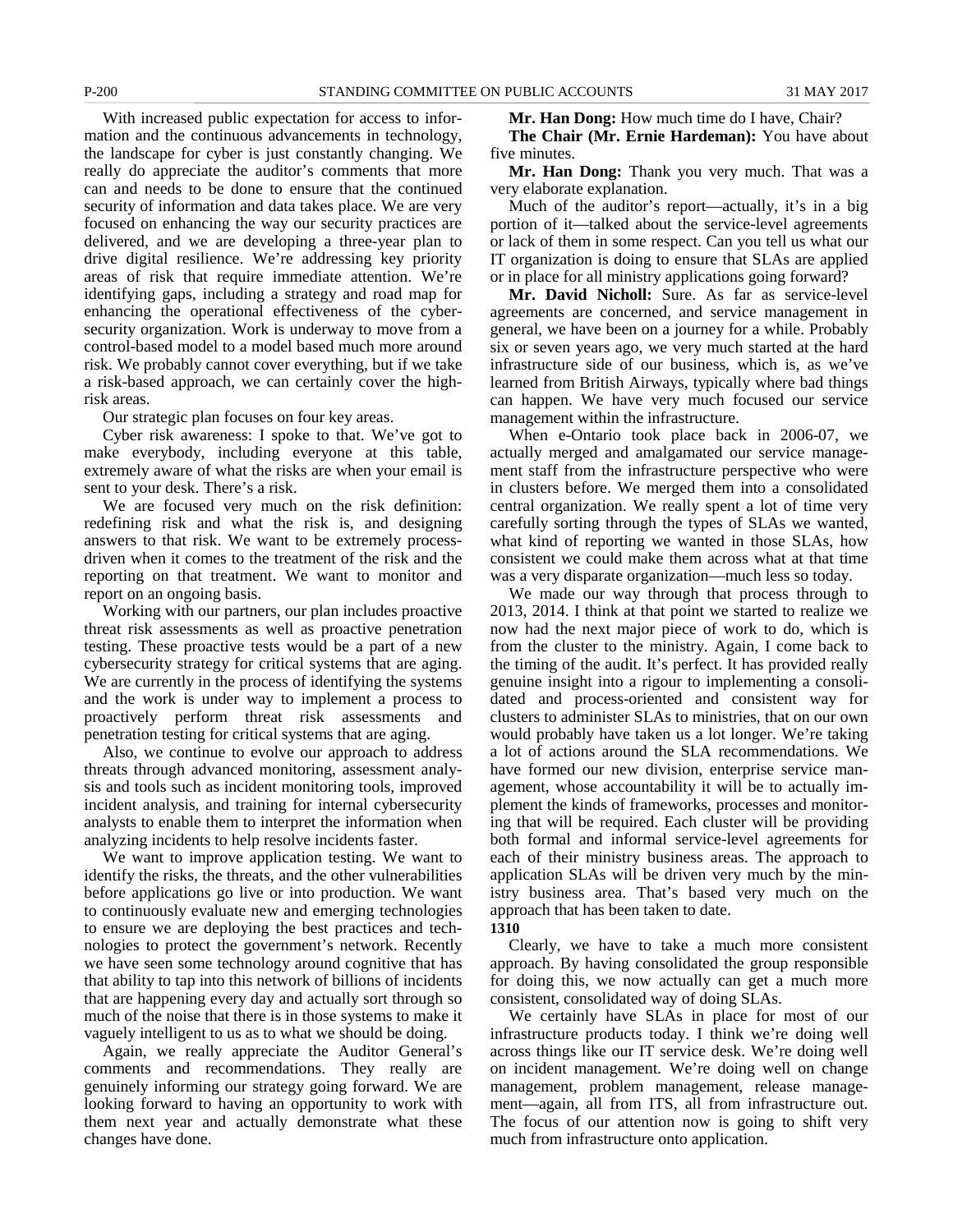I think we're taking a number of actions. Through eSM—the enterprise service management area—we are certainly looking at improving our internal and IT service delivery, we're enabling a lot more consistency in our processes for those service levels across the OPS, and we're very much looking at how that can improve the effectiveness of how we're delivering those IT services across government.

I think probably the primary duty of the new eSM the new enterprise service management division—will be to actually enable those consistent service-level agreements across all nine IT clusters, across all 25-odd ministries, ensuring that all of the nine key elements recommended by the Auditor General are contained within each of those SLAs.

The shift on our SLAs from looking it at primarily as a hard-network, server-uptime type of operation and moving it much more into something to be a lot more realistic as to, "I'm actually getting service at my desk. Is my system working? Can I actually send a transaction?"—that's the shift we have to make now, and that's the shift the auditor really has focused on for us and has pointed out a very specific direction and methodology for us to follow.

Fred Pitt, who is here with us today, who is in charge of the enterprise service management division, is carrying the primary accountability to actually implement all nine of the pieces that the Auditor General has said.

**Mr. Han Dong:** Great, thank you.

**The Chair (Mr. Ernie Hardeman):** Thank you. We now will go to the opposition.

**Ms. Lisa MacLeod:** I'm just going to say a couple of things. I'm going to cede the floor to my colleague Sam Oosterhoff. This is his first experience in public accounts. He is our digital critic, and he is going to take the lead today.

I'm doing that for two reasons: (1) to make sure he gets lots of experience; and (2) I think Mr. Nicholl is probably tired of me questioning him after the gas plants scandal.

**Mr. David Nicholl:** No.

**Ms. Lisa MacLeod:** I didn't want to worry you too much today.

There you go, Sam.

**Mr. Sam Oosterhoff:** Perfect, excellent. Thank you.

It's very nice to be here. Thank you very much for coming in. I look forward to going through a whole bunch of questions that I have lined out.

**Mr. David Nicholl:** Absolutely.

**Mr. Sam Oosterhoff:** I was actually wondering if I could start with Robin Thompson.

Would I be able to ask you a couple of questions?

**Ms. Helen Angus:** Sure. Robin, why don't you come up here?

It's my first public accounts too—

**Ms. Lisa MacLeod:** Welcome.

**Mr. Sam Oosterhoff:** Okay, perfect.

**Ms. Helen Angus:** We can be novices together.

**Mr. Sam Oosterhoff:** Excellent. That's the way to be.

**Mr. David Nicholl:** We're the experts, obviously. *Laughter.*

**Ms. Helen Angus:** I'm sort of a slow learner.

There we go. Robin, the floor is yours.

**Ms. Robin Thompson:** Thank you. Hello, I'm Robin Thompson. I'm the chief information officer for the justice cluster.

**Mr. Sam Oosterhoff:** Perfect. So why is it taking the justice IT cluster so much longer to implement these changes, given that you have less services than the other two clusters?

**Ms. Robin Thompson:** If I could ask for a little bit of clarity on which services. Are we speaking of SLAs or could you give me just a little bit more clarity?

**Mr. Sam Oosterhoff:** Right. A user access review procedure, which has been taking longer at the justice technology services cluster, compared to the other two clusters, given that the justice cluster has less systems to support than the other two.

**Ms. Robin Thompson:** The justice cluster has 106 mission-critical, business-critical solutions. The focus of this audit for general controls, as you know, focused on our ICON system. We have dug into our user access and appropriate security permissions that we have in there.

We do have a current formalized process whereby staff are submitting electronic forms, and they are requiring appropriate manager approvals. The forms that we produce indicate appropriate system access and update capability for permissions. Our service desk works in conjunction with us for tracking and assigning the work. We review for accuracy and appropriateness, and our management approvals are matched to the update capabilities within the requests we receive.

**Mr. Sam Oosterhoff:** Perfect. So do the other two clusters do all that as well?

**Ms. Robin Thompson:** I would ask my colleagues to comment on their processes in their own systems. This is something we took quite seriously from the audit, actually, and we do have processes today that are already in place for user control and security access.

Where we found the gap to be is in the documentation of these. The group of ministries, the justice sector, is a very tried and true organization. As part of the onboarding of people, the processes are very clearly communicated, but they are communicated across multiple areas. We need to strengthen our documentation of that in a central repository where people could access that documented process.

But the rigour to ensure that people receive the right security access, and that user IDs are set up with the right permissions, does exist today. It is in an electronic fashion, with multiple levels of approval.

**Mr. Sam Oosterhoff:** I think it's very, very important, as my colleague MPP Dong mentioned, to maintain that security, right? That's something that's so fundamental.

At the same time, I'm just curious. Why would less systems that you're working on—perhaps David can speak to this: why you believe the justice cluster is taking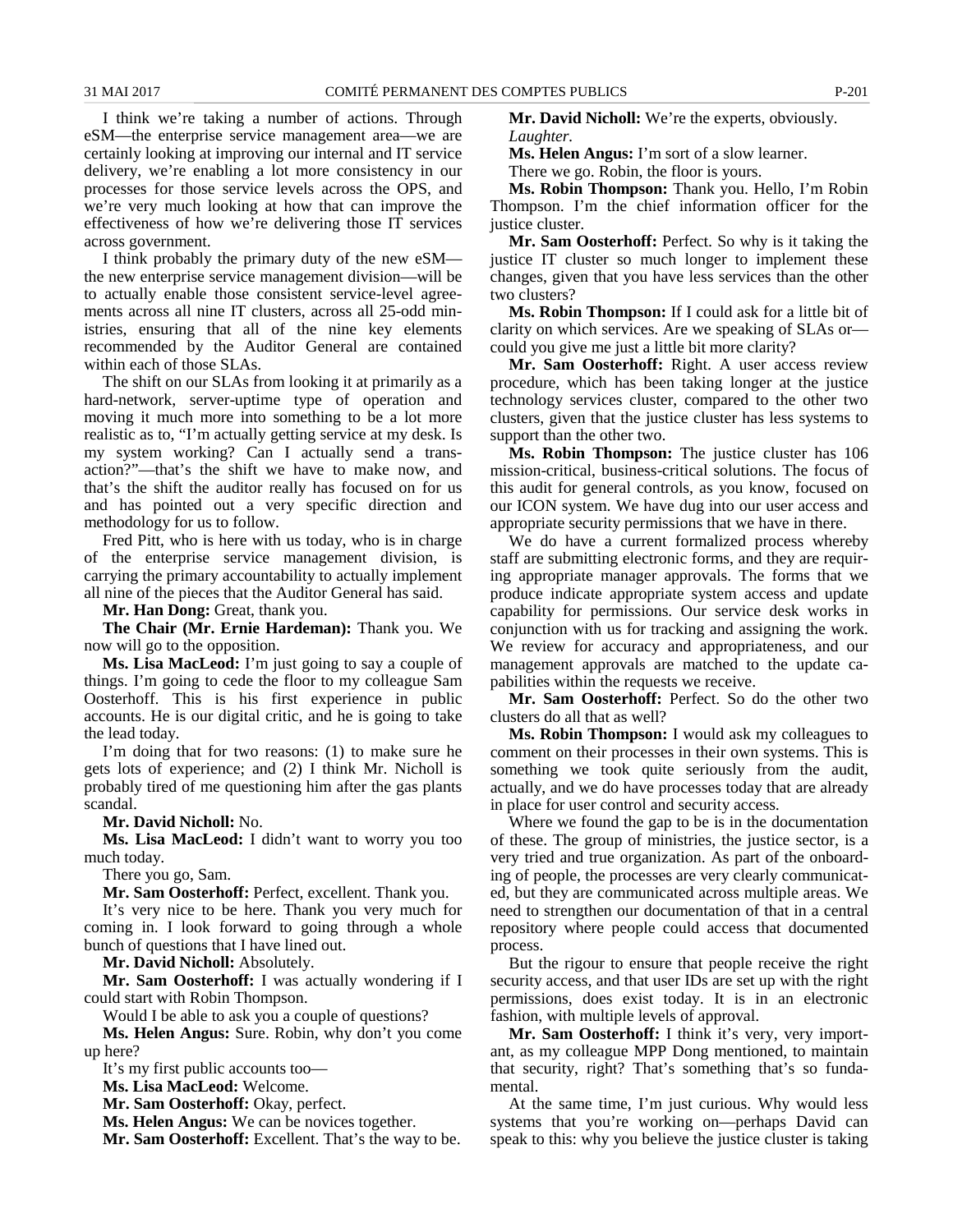that much longer. Is it more complicated, or are the other people not doing due justice—I didn't mean that as a pun—

**Mr. David Nicholl:** It's pretty good.

**Mr. Sam Oosterhoff:** But could you explain?

**Mr. David Nicholl:** Anywhere we start seeing variations across the nine clusters—typically, if you kind of scrape the top of it off, you said it, there's probably going be a complexity reason in there somewhere as to why one application has found it easier, perhaps, to undertake a change or an improvement than others. It usually comes down to a complexity issue, either technology complexity—or maybe not. Maybe it's just business complexity: How many people are using it? How many different divisions within a ministry are using it? How many other parts of government use that application for some other reason?

If you look at the drivers' database, for instance, it's used by pretty much everybody in government. It's probably the most used database we have. So it raises the complexity when it comes to any kind of service management activity around those applications, whereas, if you've got a fairly straightforward, stand-alone, fiveperson-use only, one-function application, it will likely be easier to do. So my guess would be, if we went and looked under the covers of the complexity of what Robin is maintaining—and I know this—it is hugely complex.

**Mr. Sam Oosterhoff:** Perfect. All right. I was curious about that.

David, back to you, then: We spoke about the aging systems and what that looks like, and how aging isn't always necessarily a bad thing. I would agree.

**Ms. Helen Angus:** So would I.

**Mr. David Nicholl:** So would I.

**Mr. Sam Oosterhoff:** But the reality is that some of these platforms are from over 40 years ago. I'm curious what the interprovincial standard is, where we fall into that, and what your plan is going forward as we see a lot more cloud-based computing and a lot more tech that's built in that sort of concept, where we don't have the traditional platforms the way—I mean, we're using a Commodore 64 when we could be using an iPhone 7. I'd love to hear your thoughts on that and what you believe we need to do going forward.

**Mr. David Nicholl:** Great question. We've recently, actually, done some work around comparing ourselves to market. We undertook a fairly exhaustive 12-month exercise in different numbers of varieties of things, of checking things, and one was age. When we compare ourselves to a typical public sector organization of our size and complexity, from an average perspective, we come out just shy of what the average is. So we're slightly younger, but the average really is kind of irrelevant. It's the out ones that are really going to catch you. You're absolutely right: We have got some wonderfully mature—I like to call them—applications and they are quite often the workhorses of any organization. This is not by any means a government comment. I did 20-odd years in banking. I can guarantee you that our personal

accounting systems in our major banks are just as mature as some of our systems are in government. They have to be because they are—some people call them your crown jewels. They are literally holding the data that drives so much, whether it's a bank or whether it's a government, forward.

**1320**

I think what the Auditor General said very, very clearly in her audit is, "Look, if you can modernize, great. Obviously that's a good thing, but if you can't, there are some things you need to be quite concerned about." I think one of the things that the Auditor General really focused on was people, how we are ensuring that, for some of these systems, we have the people in place who can continue to maintain them.

Between us clusters, we actually have a very good system of almost emergency bells going off when we have some of the older technologies that are failing, and people will come together almost as a centre of excellence. Like, "Who knows their way around an IMS DC environment?", and you'll get four or five people putting their hands up, certainly someone in Wynnann's area—I see you put some nice thing at the end here—who can help. There are always a few people around you who can actually do this. We do that. We make sure, from a people perspective, that even though the full-time team isn't there, there's somewhere else they can go to get help, if necessary, typically backed up by a vendor typically.

Most of our older technologies are IBM technologies and IBM still will retain knowledge. They will still be licensing these products. They will still be maintaining these products, but there's no doubt it's getting harder, and that is absolutely a point well taken from what the Auditor General has said. I think I mentioned in my response that we're very keen to really jazz up our IT capital planning piece where we can actually, just as roads and bridges do, start talking in the same language as roads and bridges: "Are we replacing? Are we replenishing? How much money should be put into that system? Is it worth to maintain it?"

**Mr. Sam Oosterhoff:** I agree. I'm just curious. You can only maintain something for so long, right? What do you think that's going to look like going forward? I was actually very curious about the cloud-based—

**Mr. David Nicholl:** Yes.

**Ms. Helen Angus:** Will you talk about the cloud?

**Mr. David Nicholl:** Sure.

**Ms. Helen Angus:** Because we've got a really, I think, prudent but active agenda to move into the cloud. So we can talk about the recent procurement—

**Mr. David Nicholl:** Yes, totally. Certainly on the RUS side, which is the drives and vehicle side where some of our more long-in-the-tooth applications are, I think we've got a very careful plan to actually take us off some of those older applications, and moving some of those systems into the cloud may well form part of that strategy.

We're well into the cloud now. We've been careful with it, I think, for extremely good reasons. We, frankly,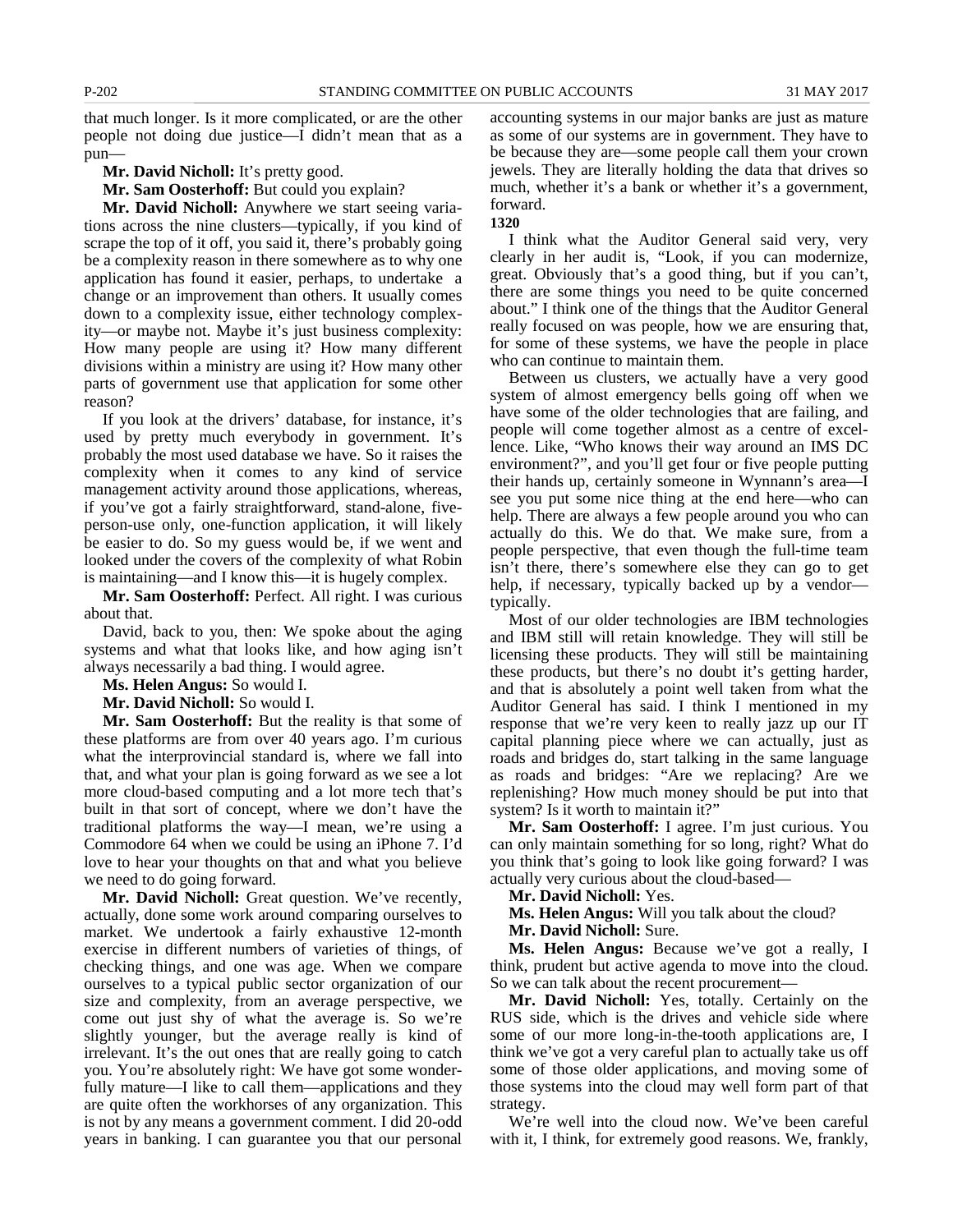have been waiting for industry to come to Canada, to be quite honest. It has taken them a while, but we've seen, in the last 12 months, really 12 to 24 months, that the major cloud providers—and that literally is Microsoft, Google and AWS. That's it. They are the major, major— I hope IBM isn't listening. They are the three major hyper cloud providers today. We are already working with AWS. We run Ontario.ca, a public-facing website, within AWS. We're doing some work within Microsoft Azure, and, really, as application opportunities come along for replacement, if there's a software-as-a-service opportunity, we'll take it first—absolutely take it first.

We have probably two or three major SaaS programs running today. Our procurement system that we run in the OPS is a pure SaaS product, Bravo. Our learning management product that we run across all the OPS is a pure SaaS product. Our hunting and fishing licences system that we run is a pure SaaS product. So there are a few that—we've cut our teeth on it, but there's no question, with the Canadian content of the hyperproviders of cloud, that it will absolutely open up more opportunities for us going forward, for sure.

**Mr. Sam Oosterhoff:** Perfect. That actually touches on something you mentioned earlier: That in banking you hold large amounts of important data, and also in government, obviously. You mentioned earlier that you work with Ottawa and you work with other partners. I was curious: Do you work with CSEC, and what does that look like when it comes to monitoring some of the—

**Mr. David Nicholl:** My Ottawa man will come to the table.

**Mr. Sam Oosterhoff:** The million pieces of malware a day is a stat that a lot of people are thinking of, especially after the ransomware attacks, right?

**Mr. David Nicholl:** Yes, absolutely.

**Mr. Mohammad Qureshi:** My name is Mohammad Qureshi. I'm the head of cybersecurity operations for the OPS. When we talk about working with our federal partners and working with our jurisdictional partners within the provinces, there are a couple of avenues we go through. One of them is that we are part of the NSC coalition, which is the national subcommittee for CIOs on information protection, where all of the chief information security officers or heads of cybersecurity meet once a month to share intel around threats that they may be seeing. For example, when Vancouver was going through the general election just last month, we were seeing some malicious activity around that, and they were making sure we were aware of that. We were actually protecting our network around that.

The other piece we have is that we're in direct contact with our federal intelligence agencies—CSEC, CCIRC and CSIS—to receive intel. An example I can give is the WannaCry global ransomware threat that we just experienced not too long ago. We had already patched our systems for that vulnerability well ahead of the WannaCry ransomware issue, but at the same time, as soon as that started propagating around systems, we were receiving intel from our federal government partners to ensure that we had indicated a compromise, that we were actually implementing blocks around our government network.

**Mr. Sam Oosterhoff:** Perfect. On that note of cybersecurity, that was almost more specific malicious security from outsider nations or hostiles or however you want to put it. But what about—perhaps not maliciously, but they're working on the job—one of those 41% of users who had access to the system when their job status does not require any access at all? I know you went into a little bit of detail, but for me it sounded like what you were saying was such common sense that I can't believe you weren't doing it before. I'd love to hear a bit more about some of the steps that you're going to be taking to address what I think is one of the most important aspects of this, that users are granted inappropriate access to sensitive and confidential data.

**Mr. Mohammad Qureshi:** There are a couple of things I just want to highlight at a general level that address that point. One of them is that there's a layered approach to identity and access management that we take. When we look at employees onboarding with the OPS, for example, we follow HR processes to onboard them. As part of that, program area managers are actually reviewing the individual who is being hired. They're actually filling out access forms to get completed detailing requirements for access to systems, the level of access required and the role that they're going to be playing. Once the request is submitted, the I&IT organization will create the active directory account, and that gives them access to the OPS network. That's one layer around it.

The next piece is, depending on the system that they're accessing and the level of sensitivity of information held in that system, there is a level-of-assurance process that we go through, and it's typically assigned through our PKI certificates. Depending on the level of sensitivity of that information, that employee will have to go through a fairly rigourous ID proofing process to ensure that they are who they say they are before that PKI certificate is issued to them. Once that PKI certificate is issued, then the I&IT clusters will actually onboard them to the specific application, doing access control with that system.

The other example I like to give is that once an OPS employee does leave the organization, the program area manager will complete a request to terminate that employee. Once that employee is terminated in our HR system, the PKI certificate is automatically deactivated, to ensure that they don't have access to that system, and the active directory account is also disabled. So if the employee doesn't have access to our government network, they can't get access to the system that they had access to. The other piece that David spoke about earlier is that all of the I&IT cluster CIOs are now also implementing routine reviews of that access list. **1330**

**Mr. Sam Oosterhoff:** Okay, neat. Since we're talking about the people and the HR perspective, one of the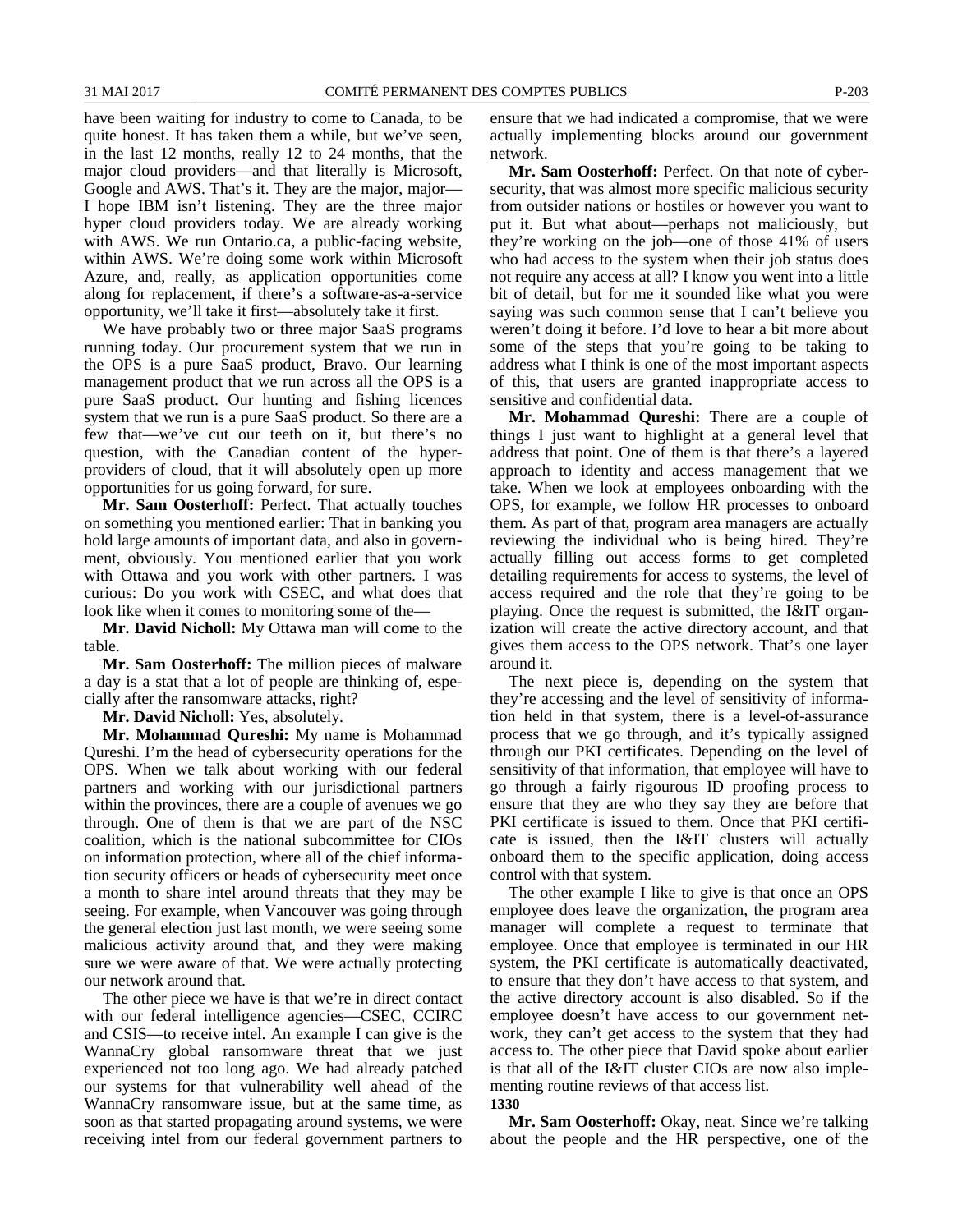things that struck me was that you're not following best practices in computer management, such as programmers entering actual data into the court system, which could result in programmers inadvertently or fraudulently entering inaccurate data or altering existing data.

What would you say are some of the ways to move forward to change that? One of the concerns with this is that innovation that could improve service delivery was not occurring because of this, so I would love to hear what we can do to improve this—from a security perspective, as well.

**Mr. Mohammad Qureshi:** There are two things I would like to comment on. One is, can I ask the specific application you may be referring to in the audit? But while you're looking for that, the one thing I would like to say is that we routinely invest in technologies within the cybersecurity operations branch to leverage new and upcoming technologies.

The one example I will give is that within our cybersecurity operations branch, we do use user behaviour analytics and artificial intelligence to highlight anomalies that people may not be normally doing to trigger an investigation that we would have to take a look at in a deeper fashion.

*Interjections.*

**Mr. Sam Oosterhoff:** I apologize. Would you be willing to repeat the last, like, minute's worth?

**Mr. Mohammad Qureshi:** Sure, not a problem, absolutely. The one thing I was going to say at an enterprise level from the cybersecurity operations branch is that we do invest in technologies that leverage user behaviour analytics, as well as artificial intelligence, to analyze network traffic within the government of Ontario network. When David mentioned that we analyze 30 billion, it's almost close to 40 billion network security events per month now with some of the later technologies that we've implemented. That starts highlighting deviations from normal patterns that users may be doing.

If we look at insider threats, which is a big issue within the cybersecurity realm, it's typically looking at behaviours around a large volume of data leaving an organization. That would trigger an incident or an alert within our cybersecurity operations centre to actually start triggering an investigation around that.

**Mr. Sam Oosterhoff:** Right, but that's not specifically the example of what could happen where programmers would inadvertently or fraudulently be actually entering data into the court system themselves. What you're saying is that when people extract large amounts of data, alarm bells go off, but if people are putting in fraudulent data, there's no real way to figure that out? It just sort of happens?

**Ms. Helen Angus:** Maybe Robin can answer that, because of her role and relationship to that specific system.

**Ms. Robin Thompson:** Thank you for the opportunity. This particular item was something that took a lot of my attention in the report back from the audit, actually, because it is very important that we implement best

practice. It also relates to the size of teams in maintaining systems and making sure that there's an appropriate segregation of duties, but at the same time making sure that we maintain system stability and making sure that the data is appropriately updated.

There are a few things that I would like to comment on in this area, because I agree that best practice is incredibly important—

**The Chair (Mr. Ernie Hardeman):** That may have to be in the answer to the next question, because that time is gone, and we're now going to the third party.

**Mr. Taras Natyshak:** Are we doing two rounds? **Interjection:** Yes.

**Mr. Taras Natyshak:** Oh, we are? Okay. That's fine.

Thank you very much for being here. Thanks for informing us. You're sort of the guardians of the galaxy when it comes to data, and that's very cool. My questions are, I think, pretty pointed, so bear with me. They may not be as elaborate as my colleagues', but it's just stuff that I want to learn.

Why would an agency not enter into a service-level agreement at the point of purchase with a vendor? Why would they choose not to? Why would we have such a gap?

**Mr. David Nicholl:** I think the real emphasis is on the formality of what the agreement is. Whenever you buy something from anybody, there's always a level of agreement between the purchaser and the seller. I think what this is all about is bringing a rigour to what that agreement is. We have been lax in the rigour and the formality of what should go into that agreement. That's what the Auditor General really focused in on.

You know what an SLA is; there are lots and lots of informal SLAs between clusters and ministries. Everyone knows, if a system goes down, when it should come back up, but what's missing is the formality of an agreement between the two parties and, I think most importantly, actually a follow-up and reporting on how you're doing against those targets. That's the key part. It's the formality and the reporting that's important.

**Mr. Taras Natyshak:** Is the goal now, then, 100% coverage of SLA?

**Mr. David Nicholl:** Yes, but we'll do it by risk order.

**Mr. Taras Natyshak:** Does that mean that there will be a higher cost incurred to your department or to those various departments? Does an SLA mean that that agreement costs more?

**Mr. David Nicholl:** No. I think our evidence has been—when we did this back in 2006-07 on the infrastructure side, we had driven costs down within the infrastructure organization very much because we now have a consistent, enterprise-wide way of doing certain things and measuring certain things and it's not being done in nine or 10 different ways across the organization. It doesn't have to cost any more money, absolutely not.

**Mr. Taras Natyshak:** Okay. Great answer, by the way. I'm sure the government will be happy to hear that.

Was the last major application review in 2010, or has there been another one? Just through listening to your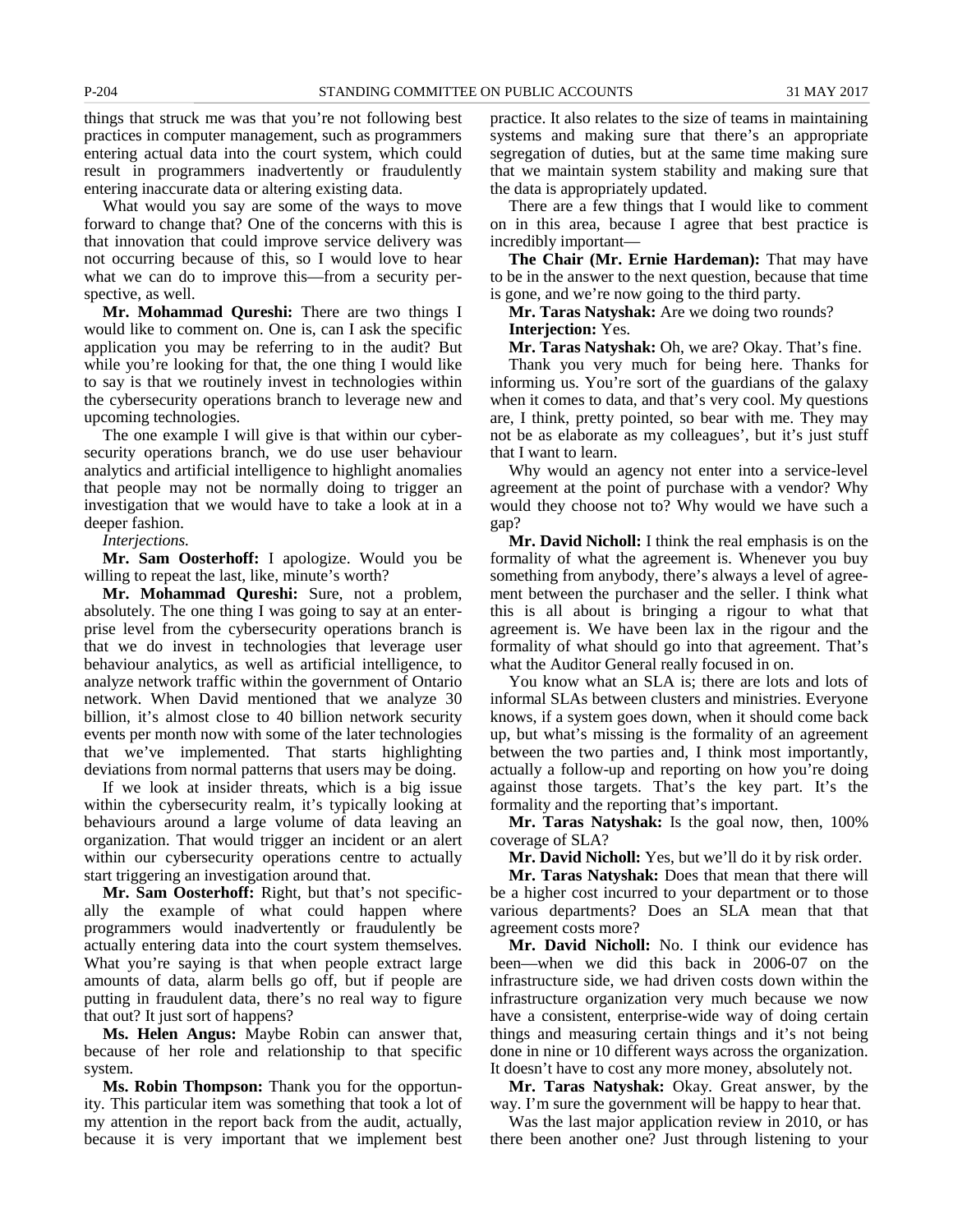submission, I believe, Mr. Nicholl, in 2010, the budget was \$600 million for 77 applications to remediate or upgrade.

**Mr. David Nicholl:** Yes. So the last effort to go forward with a consolidated ask for money for a number of applications was in 2010.

**Mr. Taras Natyshak:** When will you do that again?

**Mr. David Nicholl:** Well, this is the discussion that we had coming out of the audit, that I think there is interest in us putting together—whether it's MAPS II or not, I don't know, but certainly to take a look at how we can look at IT application modernization, just the exact same way as we look at road and bridge modernization. In theory, it shouldn't be any different, so the onus is on us, working with Treasury Board, to actually come forward with a capital plan for all of these applications based on risk, based on need, based on, potentially, age: Where should government focus its investment dollars?

**Mr. Taras Natyshak:** Thank you.

In your answer to Mr. Dong's question on security, your follow-up within your statement, if I caught it correctly, said, "We will proactively test" for cybersecurity risks, inferring that it's something that you're going to be doing. I would imagine, and I've heard, that it's something that is an ongoing thing. Was that just—

**Mr. David Nicholl:** We do it on an ongoing and frequent basis. Mohammad can probably answer this better. I would say it's probably not 100% consistent, and I think what we want to do, again, to come back to the consistency question, is make it a consistent exercise. Is that fair?

**Mr. Mohammad Qureshi:** Absolutely. And I can add just a little bit to that. We do perform threat risk assessments and penetration testing to systems today. On average, we probably do anywhere between 120 and 150 threat risk assessments to systems every year.

The comment that Mr. Nicholl made was more around how we start doing more proactive pen-tests and threat risk assessments to aging systems. It's just formalizing the risks around those aging systems and actually doing those more proactively than is being done today.

**Ms. Helen Angus:** We also now do that as a regular course. As a former deputy of international trade, any time anybody leaves the country, we actually do have a formal process to look at the opportunities for cybersecurity and making sure that anybody travelling for the government of Ontario is fully aware of the risks and understands what they need to do to safeguard against those. Those vary depending on the jurisdiction of travel. So that's now imbedded in our travel request process.

**Mr. Taras Natyshak:** We should pass this information over to Donald Trump and give him some tips on how to protect cybersecurity and his exposure to those threats. So it sounds like we're doing well there. **1340**

So, CSOC: That's Cyber Security—

**Mr. David Nicholl:** Operations Centre.

**Mr. Taras Natyshak:** —Operations Centre, 24/7. Have any of the investigations that have come out of that resulted in any formal criminal investigations? And, if any, have any charges ever been laid?

**Mr. Mohammad Qureshi:** So, as far as I've been in the role, I am not aware of any criminal investigations or criminal charges that have been laid. The majority of the incidents we see that require investigation and remediation are typically malware or ransomware: Someone receives an email that wasn't blocked at our perimeter, clicks on the attachment or clicks on the link and gets their hard drive encrypted, similar to what happened with WannaCry. What we do is we sort of isolate that computer, reimage it, do an investigation and then we issue a new computer to the user.

**Mr. Taras Natyshak:** So working in conjunction with our partners at the federal level that have that shared jurisdiction, you're not aware of any further investigations on their part that they've taken? I guess I would want to know that if we were able to track where these threats are coming from and actually pinpoint who is doing it—at some point it would be nice to level the full extent of our laws onto them and ensure that there's a deterrent out there for those attacks to stop.

**Mr. Mohammad Qureshi:** Absolutely. What we do is that whenever we do see incidents, we share our indicators of compromise back with the federal level, so with CCIRC. We will share with them what we saw and where the traffic was coming from, and then it sort of goes into that intelligence world of trying to identify and pinpoint exactly where that was coming from. When it comes to that world, I don't know if I would be at liberty to really speak openly around what those investigations may be.

**Mr. Taras Natyshak:** On recommendation 2 from the AG's report: In reference to the ICON program, overall the response or the completed undertaking is that—

*Interjection.*

**Mr. Taras Natyshak:** Sorry, Chair, my mike's way over there. The SLA for the court system has been developed. Overall, 12 SLAs are now signed off, of 94. How long for the remainder of those 94? How long would you anticipate that taking?

**Ms. Robin Thompson:** Thanks for the question and the opportunity to give you an update. Our original agreement, as you noted, from 2007 was what we referred to as a general service-management framework. That was an overall relationship on how we would interact, between the justice cluster and the business, but it really created sort of a separation. That operating agreement has since been transitioned into the detailed SLAs, as you say.

We have completed the SLA now for ICON. It is finished. It contains the nine commitments that were recommended within the audit. Also, we have successfully been able to review the details of the agreement with our business colleagues. We have obtained their approval and sign-off, are now going into operation and will be starting the reporting process on that imminently. In addition, we have focused significantly on this with our operations team, and we now have 70 mission- and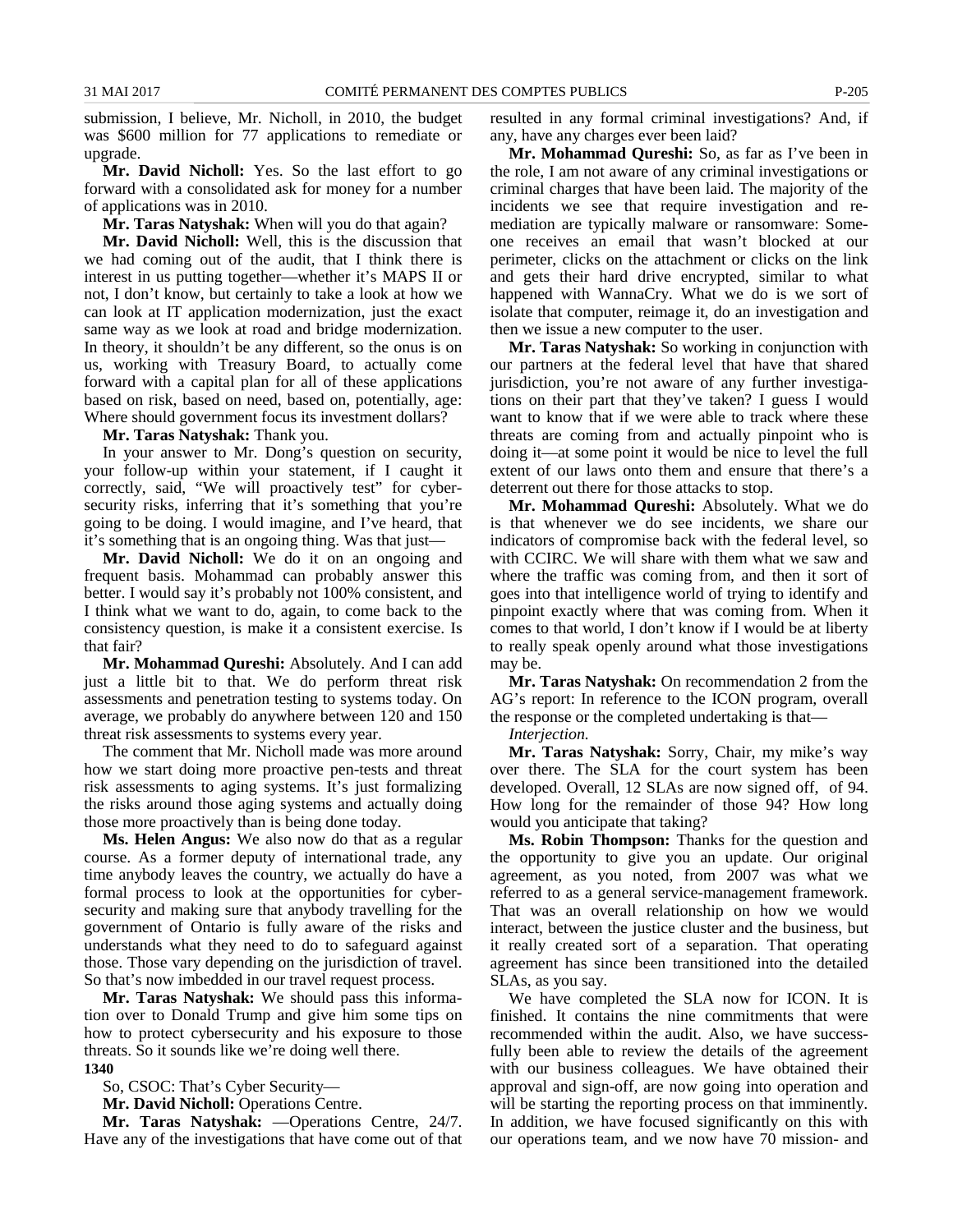business-critical and business-support SLAs drafted. The drafts are complete, and 27 of them, as of today, have been reviewed and approved by ministry business partners.

**Mr. Taras Natyshak:** So you're on your way.

**Ms. Robin Thompson:** We took the agreements very seriously and put them into action, because we are using the standard template that we have in the cluster for now and will transition, and we are using the nine elements.

**Mr. Taras Natyshak:** Making it easier for you. Very good.

How much time?

**The Chair (Mr. Ernie Hardeman):** You have about 16 minutes left.

**Mr. Taras Natyshak:** I have 16 minutes left?

**The Chair (Mr. Ernie Hardeman):** Oh, no, it's about 12 minutes.

**Mr. Taras Natyshak:** Oh, that's great. I thought time was going by quicker than that. I'm sorry.

**Mr. Bob Delaney:** Only when you're having fun, Taras.

**Mr. Taras Natyshak:** That's right.

Recommendation number 1 of the AG's report: For SLAs for all applications, number 3 is that your response or the Treasury Board's response is to "ensure regular reporting to ministries on the performance of mission and business critical applications compared to the expected performance." The simple question is, how regular is this reporting? Is there a formal format that you're going to undertake?

**Mr. David Nicholl:** It'll be monthly.

**Mr. Taras Natyshak:** Monthly? Okay.

**Mr. David Nicholl:** They committed to monthly.

**Mr. Taras Natyshak:** Okay, we'll hold you to that. I would imagine that that's a good interval to continue to provide oversight and collaboration, as well.

**Ms. Helen Angus:** Once you have the metrics and you can start to pull the data, it becomes fairly easy to populate on a monthly basis, so you get into a system of doing it regularly.

**Mr. Taras Natyshak:** Okay. Some of my other questions—I think I only have a couple more. The office of the corporate CIO didn't have an inventory of all I&IT applications prior to the AG's report. Why not? How come? How did we not know exactly what was out there?

**Mr. David Nicholl:** You know, it's one of those things that you want but you never quite get to the end of. We actually started this exercise probably—Wynnann, when did we start doing our inventory? Two years ago?

We had done it prior to MAPS, because we really needed that very strict inventory of what was there, and then we go out of the way of keeping it updated. So it had been there. It got out of maintenance mode, and a couple of years ago we really kicked in again and said that we really wanted to make sure that this was solid.

One of our reasons for doing it was that we actually had a target to reduce the number of applications we run, because we were north of 2,000 back 10 years ago, I guess it was. We had a target saying that we really want to get that number down through retirements and all of the various ways you do that.

We did a recent count. Wynnann led it, and we're down to—how many?

**Ms. Wynnann Rose:** It's 1,351.

**Mr. David Nicholl:** It's 1,351 applications now.

**Mr. Taras Natyshak:** So 1,351 applications that— I'm thinking of applications in this sense. Is that okay to think of them as that?

**Mr. David Nicholl:** Yes, meaningful, not a spreadsheet.

**Mr. Taras Natyshak:** Okay, not a spreadsheet. A function of a system?

**Mr. David Nicholl:** Yes, it's doing something useful.

**Mr. Taras Natyshak:** Yes. And some of those applications are vendor-based?

**Mr. David Nicholl:** Yes.

**Mr. Taras Natyshak:** Some are not?

**Mr. David Nicholl:** Correct.

**Mr. Taras Natyshak:** Some are developed in-house?

**Mr. David Nicholl:** Yes.

**Mr. Taras Natyshak:** Some are on a fee-for-service type of—what is it?

**Mr. David Nicholl:** SaaS? Software as a service?

**Mr. Taras Natyshak:** Yes.

**Mr. David Nicholl:** Very few, though.

**Mr. Taras Natyshak:** Very few?

**Mr. David Nicholl:** Very, very few.

**Mr. Taras Natyshak:** Are we paying for applications that aren't in use? Are there applications that have been orphaned, that are no longer required, that are obsolete, that we're still paying for? Has that audit been done?

**Mr. David Nicholl:** That audit is being done, because we now have a current and maintained inventory of every application we have.

**Mr. Taras Natyshak:** Now we do, so now we can do it?

**Mr. David Nicholl:** Now we do. For clusters, we have a very interesting savings initiative going on that the Treasury Board is leading and that I&IT is a big part of. We have our own so-called "boulder," which is our transformational savings target. One of the lines in that is actually application rationalization, so we are targeting anywhere we can find an application that's doing things like correspondence applications, for instance, where we may have two or three across the OPS where one would do. We are going after those to choose which one we're going to have: Do we get rid of all three and shut them down, or have one? It's rationalizing our application portfolio. We've been doing this for 10 years. We haven't finished.

**Mr. Taras Natyshak:** Do applications that are provided through the SaaS model present a particular vulnerability, either in assessing their function or their vulnerability to security risks? I'm thinking of MNR systems that exist in the States, where data is housed in the States. Is that a consideration?

**Mr. David Nicholl:** It's absolutely a consideration. It's something that we took very seriously with the IPC at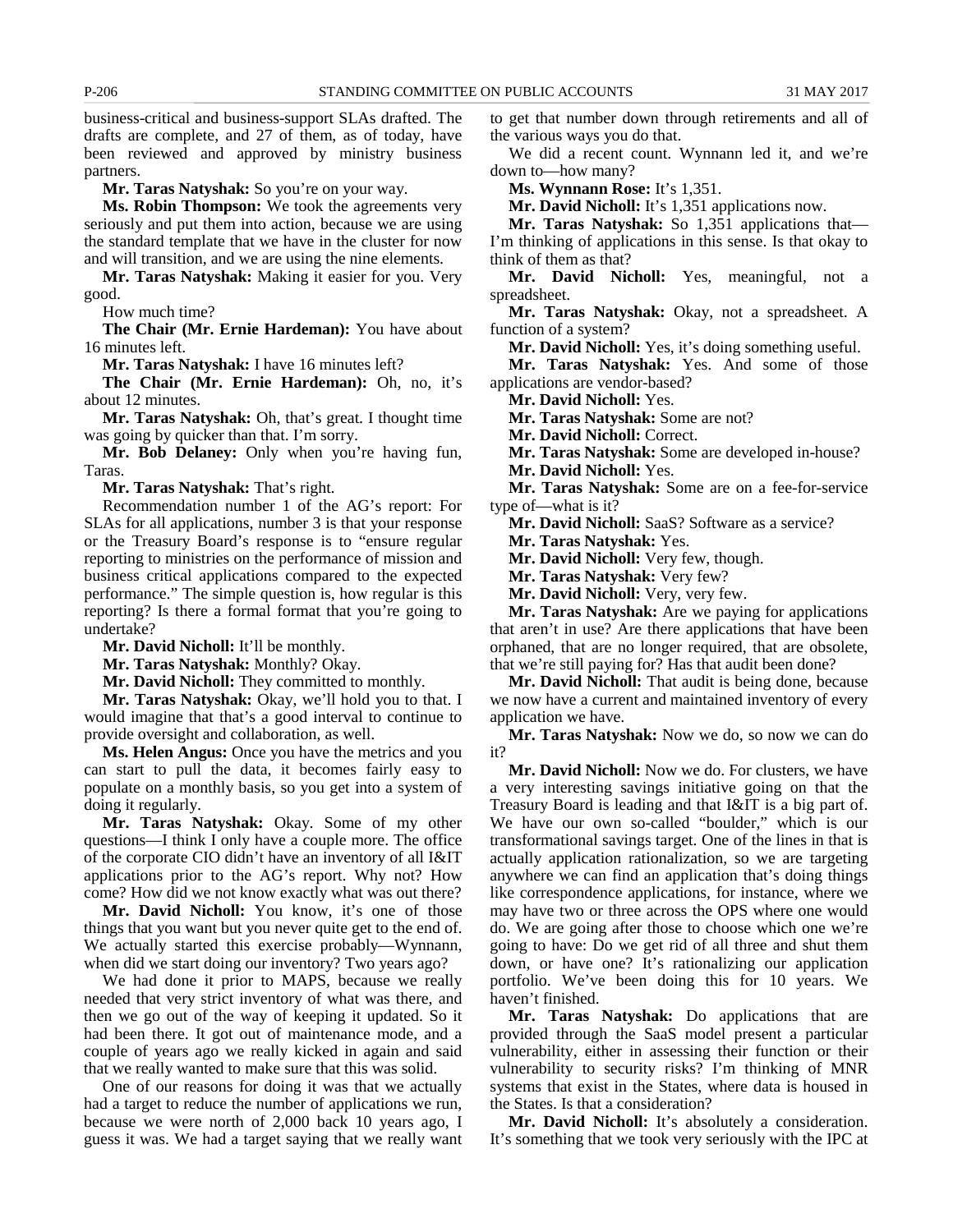the time. Prior to awarding that contract, we had a fairly intensive dialogue with Dr. Ann Cavoukian, who at the time was the Information and Privacy Commissioner, to ensure that our contracts that we wrote were the right contracts to make sure that both privacy and security were an integral part. We reserve the right to audit and to check up on them, to make sure that what they say they are doing they are doing. With that specific vendor, they're a very targeted vendor who just do that piece of business. They're not a generalist at all. So they're a very tight-run operation we feel very good with.

**1350**

On the cloud side, in general—I forget whether it's just software as a service, but anywhere with the cloud the rigour that we're now involved in as far as writing those contracts is extensive. The IPC, again, has issued a pretty long and detailed set of guidelines around what should be in a contract for a cloud provider. We are following that very, very closely. Any time we look at a cloud service, we work very closely with the IPC from a privacy perspective. We work very closely with Mohammad's people, and then Mohammad's greater empire, into the private sector, Ottawa, and all the various places that are looking at this, to ensure that the kinds of rigour and surety we need as a government are being met. So we can look Ontarians in the eye and say, "Your data is as secure as we can possibly make it." That really is our guideline.

**Mr. Taras Natyshak:** You mentioned that cyber-risk awareness is something that you're embarked on with employees who interact with systems across all ministries. Are you telling me that people are still opening emails from Saudi princes who want to give away their fortune?

**Mr. David Nicholl:** You know, it's not the Saudi princes anymore and it's not the Nigerian people giving away money. There was one yesterday—

**Ms. Helen Angus:** I sent it.

**Mr. David Nicholl:** I know you did. We got one yesterday; it's good. You may have got it. It's an e-fax notification and it's from a genuine e-faxing company that says, "You've got a fax and you should click on to get your fax." Your natural inclination is to just go click on the fax, and it's spam.

**Mr. Sam Oosterhoff:** It happens right away.

**Ms. Helen Angus:** I've been trained, so my nose was twitching. I said, "I don't think I should open this." I regularly send David, or probably Mohammad, emails that get through that screen, and have them open them. Then they tell me, "No, don't open it. Delete it right away" or every now and then it's actually okay. But this one was really hard to identify.

**Mr. Mohammad Qureshi:** The one thing I would like to add is those emails are getting more and more sophisticated, and a lot of the attackers are using more and more socially engineered approaches trying to attack, right? A lot of times people will do research on your Facebook accounts, your LinkedIn and your social networking accounts that are already opened. They will target messages directed to you, so you feel like it's a legitimate message coming through. Very seldom do we see those Saudi princes sending out those emails anymore.

**Mr. David Nicholl:** It's targeted; it is so targeted.

**Mr. Taras Natyshak:** Thank you for your time. Thanks for the work that you do, and thanks for presenting and being here today.

**Mr. David Nicholl:** Thank you.

**Ms. Helen Angus:** We appreciate the questions.

**The Chair (Mr. Ernie Hardeman):** Thank you very much. We'll now start the second round with the government. Each party will have 17 minutes in this round. Mr. Dong?

**Mr. Han Dong:** Thank you, Chair. It's a very interesting topic. I'm glad that we're not going to see many Saudi prince emails anymore.

But the work you do, I want to make sure that you get the credit for it. It's a very tough, challenging environment, because it changes so fast. And with all these social media means out there, new things are popping up all the time.

I consider myself, given the nature of my work, tapping into the latest tool. But you always see new things come out. Almost every six months there's something hip.

From some perspectives, you have a very cool job. You guys are considered as cool dudes out there in the cyber-world.

I heard the mentioning of the ICON system. Can you tell us a bit more about that? What does it do? What are we doing with it, and stuff?

**Ms. Robin Thompson:** Sure. Thanks for the question. The ICON system is a case-management and tracking system for both adult and youth for provincial offences. It supports the act and the matters from that for the Ontario Court of Justice. It has scheduling and it has financial reporting. It's a very robust and large system. It is 27 years old. It is a large and stable mainframe system that we have, supporting over 5,000 users today. It is one of our significant, mission-critical systems that we have within the justice sector. It's an integral part of our criminal system, and processes information through the courts.

We are very concerned about and have put a lot of effort into the stability and ongoing operation of ICON, as we refer to it, as our brain or, really, our integral system. We have upgraded our hardware, our software, our operating systems and our ability to print remotely around the province, to ensure we maintain operational stability.

One of the observations that I had when I came to the justice cluster was the incredible focus that the cluster folks had on operational stability. Very, very rarely do those systems fail. ICON is one of those systems. It is capable—and continues today—of processing thousands of transactions on a regular basis, and is really the system of record that people are accessing and using every day.

We have modernization strategies within both the cluster and the ministry now, which will see us eventual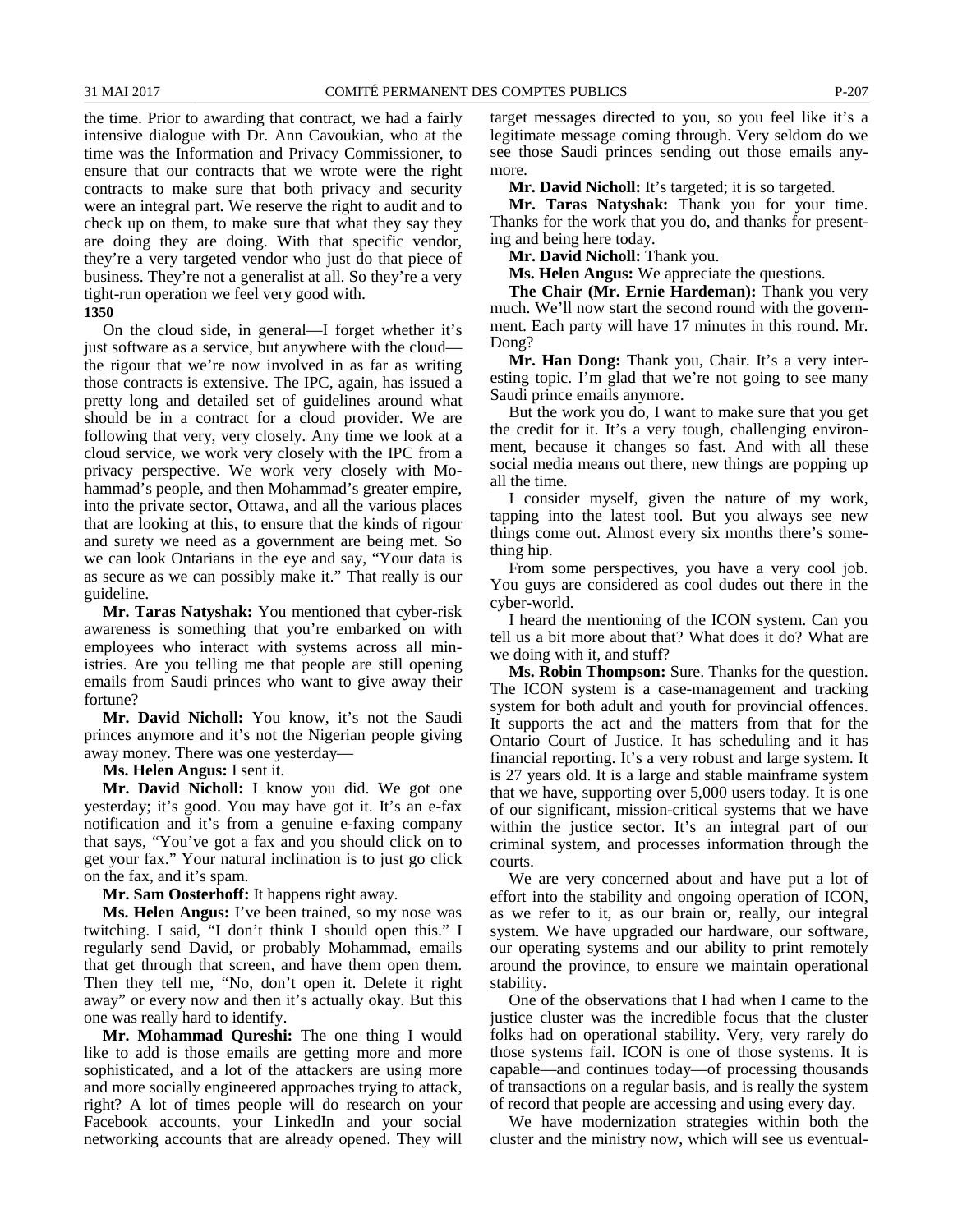ly replacing ICON and modernizing those systems. The detailed planning for that is happening next year, in 2018.

In the interim, we are developing smaller systems and digital technologies to increase the integration of information, which also accesses ICON and takes information out and in.

Also, we are implementing self-service capabilities as well, for people to generate work that they would normally have to come into the courts to do, and then people would enter it manually into ICON.

There's a lot of exciting work happening right now within the justice system.

**Mr. Han Dong:** That's great. The auditor's report mentioned the government spending on I&IT in the last 10 years as being somewhat steady or unchanged. I'm just wondering what we are doing to maintain efficiency or maybe control the growth of expenditures on this.

**Ms. Helen Angus:** I'll let David answer that. I think he has already used the word "boulder," which is kind of the language that we use at Treasury Board to describe clusters of activities and how we look at their budgets. The I&IT organization has been a focus of that work.

**Mr. Han Dong:** It's not easy, because on the one hand, you have all the technical advancements, and a growing population and the growing needs and challenges, and expansion of government programs and services. On the other hand, how do we take advantage of technology and make sure we can—

**Ms. Helen Angus:** Yes. David can describe, a little bit, what we've done on the application side.

Maybe you can talk also a little bit about what we've done on the people side as well, because we've achieved some savings in the I&IT organization, so we're pretty happy about that.

**Mr. Han Dong:** That's great.

**Ms. Helen Angus:** Do you want to dig into it?

**Mr. David Nicholl:** Sure, happy to. Absolutely. We ran a pretty interesting benchmarking exercise a few years back, just to give us a better idea as to what our spend really was, against comparative jurisdictions. We came out about 10% below average, when it came to our spending.

It's done on a fairly rigourous method of functional point analysis. There's an ability to count quantitatively what makes up one of those 1,300 applications, basically. It's how much logic, how many reports, how many screens—there's a way of counting to decompose an application into a number of function points.

We've got a pretty good idea—we've got a very good idea, in fact—of what the complexities of those applications are, and how much we're paying for it. That means we can compare ourselves across other jurisdictions.

We came out about 10% lower. We're not a topquartile performer. We're above average, so it gives us that opportunity, I think, to push ourselves into that topquartile performer.

### **1400**

How did we get there? We got there through the work we just talked about earlier. The 2008-09 consolidation that we did on infrastructure really was the beginnings of really driving into an efficiency of the stuff that you just need to make things work. It's the commodity types of business that we run. Whether that is running a data centre, running a server, a network or running an e-mail account, those things are commodities: things that we should be able to drive the price really down to rock bottom. We do a lot of them and therefore we can get very efficient data.

We have spent, I would say, the last nine years really focused on driving the cost of the commodity-based services to as low as it possibly can go. There are a few areas that we're still focused on and we run these exercises pretty constantly to make sure we know where we are on the efficiency line. We know we're good when it comes to that commodity-type service.

The reason for doing that is—and you're quite right; you've noticed that the IT spend since about 2003 has been reasonably flat. We went through an accounting switch, because I think we all used to be cash and now we're cash and capital. You have to be careful about comparing numbers across. Generally speaking, we're within a reasonable boundary, I suspect, of same spend. But what we've done is we've dramatically changed where it's spent. We've really driven down as much as we can that spending on commodity-type services and we continue to push that. The boulder that Helen mentioned—a big chunk of our next \$100 million savings target, which we're getting through well—is still focused on the commodity-style pricing. That means that we go after vendors with a vengeance, typically. I hope they're not listening. We really do try and—

**Mr. Han Dong:** Well, it is on the record.

**Ms. Helen Angus:** They probably have real experience with that.

**Mr. David Nicholl:** We work our contracts very competitively. We look for innovation in our contracts where vendors perhaps are at a point in time where they would like to do something with you and we extract maximum value. I would say if you look at our contracts with people like, on the hardware side, IBM, Oracle, HP, we're very good at managing those contracts and we manage them well.

The important thing on it is we've shifted the spending from that sort of commodity—not terribly interesting work—into clusters. Clusters are where the business end is really focused on. It's where innovation takes place. It's where our ministries and our businesses are focused on how we can make better services for Ontarians, make better services for businesses, how we can do things more efficiently, how we can make sure that cheques get out on time. That's where we want to spend the money we're spending, not on the commodities side.

I think, just generally speaking, we have spent nine years, and we will be spending another two or three through the end of this boulder exercise, focused on driving out unnecessary spending within the IT budget and actually pushing it into the discretionary spending area on business solutions.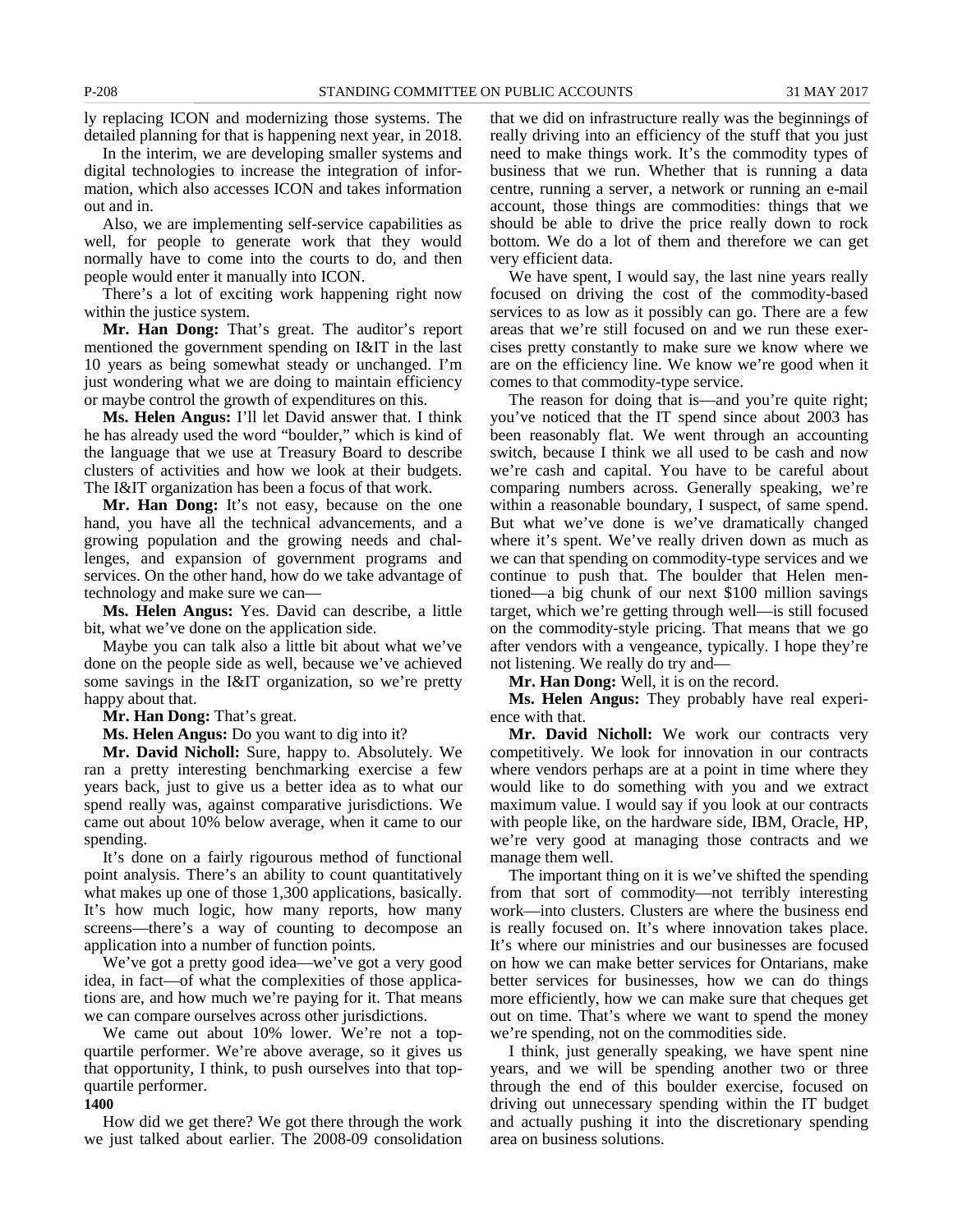We're pretty proud of (a) holding our spend, but (b) not only holding our spend but actually shifting it from commodity to value add. That's what we want to do.

**Mr. Han Dong:** Good to know. Thank you. Can you tell us more about the licensing control system and what we're doing to address the findings by the auditor and perhaps modernization of that system?

**Mr. David Nicholl:** I know Wynnann Rose would be delighted to come up and talk to you about the licence control system.

**Mr. Han Dong:** Please introduce yourself.

**Ms. Wynnann Rose:** Hi, I'm Wynnann Rose. I'm the CIO for the Ministry of Transportation and the Ministry of Labour—the labour and transportation IT club. Thanks for the question and the opportunity to talk about the licensing and control system. It really is the workhorse, the heartbeat of the Ministry of Transportation.

The licensing and control system, or LCS, is comprised of five subsystems that enable the Ministry of Transportation to license and register drivers, vehicles, carriers—which is trucks and buses that travel along our highways—and provide oversight for the motor vehicle inspection stations, the MVIS.

The system manages over nine million drivers, over 12 million vehicles, over 57,000 carriers, trucking companies and bus companies, and 13,000 motor vehicle inspection stations. These systems are particularly important to the MTO because they allow us to support the annual non-tax revenue of \$1.7 billion into the ministry.

As well, there are many stakeholders that access these systems, as you can imagine. Everyone in the province is interested in having access to drivers' information, including law enforcement, courts, insurance companies, the municipalities, the 407, etc. The list goes on. There are about 50 different stakeholders that require access to that information.

The labour and transportation cluster agrees with the Auditor General's recommendations. We are a very proud ministry, a very proud IT organization. We do what we think is great work, but the recommendations were received in a way that allows us to continue to move forward. We have, of course, improvements that we can be making.

The steps that we've taken for improvement, based on the auditor's recommendation, include updating our service-level agreements. There was kind of a lengthy discussion about that. We have implemented the servicelevel agreements according to the Auditor General's recommendations and we have, as of the middle of May, signed off 90 of the service-level agreements for our applications, including the licensing and control system, which is the most mission-critical of our solutions at MTO.

We're moving forward using the same template, the same process, to implement these SLAs across the rest of the ministries and the other divisions of the ministry. We're working with our partners in the enterprise service management team to begin to report on those SLAs and metrics and, once we have those metrics, to work to improve the service if required.

On the user access issues that were identified, or opportunities that were identified with the licensing and control system, we obviously recognize the importance of effective controls on user access and monitoring and logging of access to the system, as the data is extremely sensitive and critical to the ministry.

Logging of user access is something that's been in place for many years in the ministry. It is a process that's very rigourous and mature. Anyone who is accessing our systems in the ministry for drivers, vehicles and carriers goes through a process where they are vetted by their manager or an authorized approver to have access to those systems. We log who is using the system in an inventory and we also have built-in tools within the system that log all access.

Those logs, at the time of the audit, were not organized in a way that there was easy access to the logs. Since the time of the audit, we have pulled out all the log information and we have a system now that does historical reporting on who's had access to the system. As you can imagine, it's a very busy system and the database that holds the log files is 3.6 billion records. To sort through that and understand who is having access to those business transactions is now made a lot easier for ourselves, as well as internal audit or FOI requests.

We're also, based on the recommendations, working with the ministry to improve the review of our useraccess control. We have done, based on our internal audit reports, many reviews of that access, but in the last 12 months there have been two formal reviews, and we put in place documentation to allow us to do an annual review, regardless of any kind of periodic review that we want to do.

Right now we're looking at stale records. We're working with ServiceOntario, who is one of the main users of this system, to go through and remove any stale users who haven't accessed the system in over 60 days. That work is coming to a close in June.

**1410**

I just want to emphasize that the ministry and officials always understand who has access to our systems. It is logged and maintained by the ministry, as well as the IT organization.

In addition to that, we are implementing new business intelligence dashboards, hopefully working with our colleagues in cybersecurity, to pull all this information out about who's accessing our system and which transactions they're using and putting it into real-time dashboards so that we don't only have an historical look at who's accessed the system, but we can monitor it in real time and allow us to be a little more proactive in understanding who's accessing the systems.

**The Chair (Mr. Ernie Hardeman):** That may be a very good place to say thank you very much for that answer. We'll now go to the official opposition: Mr. Oosterhoff.

**Mr. Sam Oosterhoff:** One of the things that actually stuck out to me right at the end, because it's going back to what I was talking about before about the access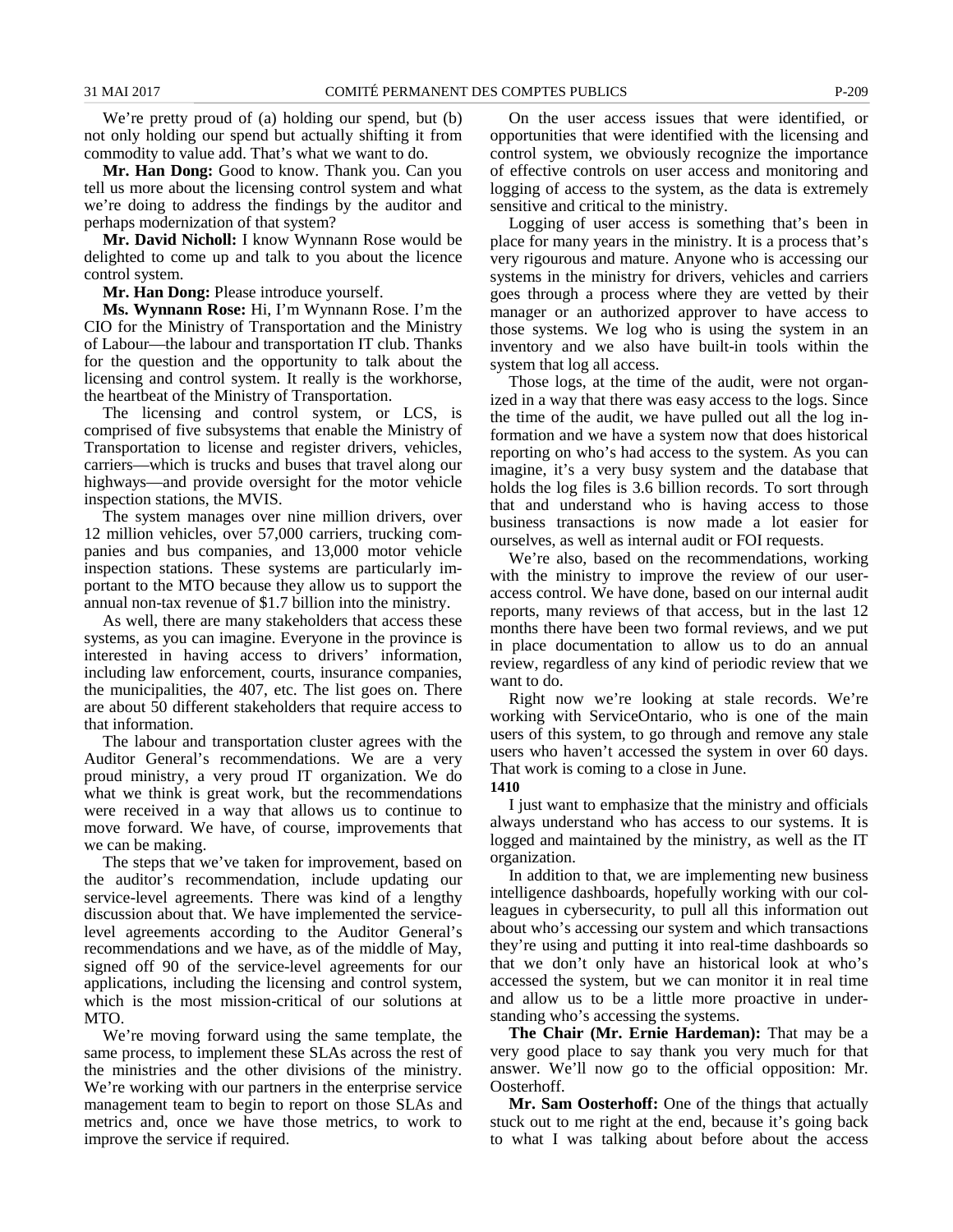issues—I know we've thrown the ball around the room a couple of times now, but you mentioned that you always have knowledge of who has access to everything, essentially. Is that what you said? Two minutes ago you said, "I want to be very clear that we always know who has access to our files.'

**Ms. Wynnann Rose:** We know who has approved access to our systems.

**Mr. Sam Oosterhoff:** Right, approved access.

**Ms. Wynnann Rose:** Yes.

**Mr. Sam Oosterhoff:** If you always know who has access, then how come there's still that amount of people who would be able to access it who don't need to access it, that 41% number, going back to that? I know that was in a different ministry, but within all three IT systems, users were granted inappropriate access to sensitive and confidential data. We talked about that. But if you always know who's accessing everything, then how are they still doing that?

**Ms. Wynnann Rose:** The way the user access control works at the Ministry of Transportation—it's a very mature process that's been in place within the ministry for many years; as long as I've worked there. People request access to these systems using proper forms. There are only certain groups of authorized approvers who can approve that. Those forms come in, they're accompanied by a security check and they're accompanied by someone signing off—

**Mr. Sam Oosterhoff:** Maybe I asked the wrong question, then. Maybe I'm just confused. Could you clarify, because I think I'm maybe getting mixed signals. On the one hand, you're saying pretty much no one can access it because it's very difficult, you have to go through all this process—

**Ms. Wynnann Rose:** A very rigourous process.

**Mr. Sam Oosterhoff:** Very rigourous, but then, on the other hand, it says with all three IT systems users are granted inappropriate access to sensitive and confidential data. There seems to be something that contradicts, unless I'm not seeing something right. You're the security one, right, the cybersecurity one?

**Mr. Mohammad Qureshi:** Yes.

**Mr. Sam Oosterhoff:** Sorry.

**Mr. Mohammad Qureshi:** No, it's okay.

**Mr. Sam Oosterhoff:** Would you be willing to speak to that briefly?

**Mr. Mohammad Qureshi:** Sure. I can revert back to the whole process of onboarding and off-boarding staff to ensure that when people do gain access to it, there's a very rigourous process to ensure that they have access to the system and that they are who they say they are. Right?

So if I go back to talk to how we onboard employees to the OPS and the layered approach to identity and access management that we take, once the program area manager approves that this person is allowed to access this information, they're being hired into a specific role, the program area manager will submit paperwork and that kicks off our IT process around providing the user with an active directory account, which just allows them to access our government of Ontario network. Then, depending on the level of sensitivity of information—if there's a system of record that has very highly sensitive data in it, they have to go through a level of assurance process, and the higher the sensitivity that data might be, the more rigourous that process is, all the way through to getting background checks and making sure that the ID they provide to us—we can physically validate that ID by looking at that person, looking at their ID and then also validating that ID in a system of record, like the driver's licence system.

**Mr. Sam Oosterhoff:** Before I lose my train of thought, Auditor, wasn't there something about how the audit said that they didn't have proper definitions of what critical information was or that there wasn't—how do you define what critical and confidential information is? When does something become critical, when is it not, and how do you determine those?

**Mr. Mohammad Qureshi:** We have an information sensitivity classification policy that defines what the level of sensitivity of information is. The higher the sensitivity is, the more chance that it could cause harm, fraud and other things defined within that policy.

When we do our threat risk assessments, we use that information sensitivity classification policy to work with the program areas to identify the level of sensitivity that information has. Based on that sensitivity level, we actually apply controls from a security perspective and provide recommendations back to the program area on how to reduce risks that may be highlighted through a project.

**Mr. Sam Oosterhoff:** I'm kind of switching gears, David, to the court system. So much of what I'm hearing is that a lot of this is just human error when things are going wrong—because it seems to be a few things.

One of the curious things that I read in the summary was that "in January 2016 the system went down temporarily … and was unavailable for front-line staff because multiple programmers had been working on making changes to the code at the same time, without knowing each other was doing so."

Within the audit, it speaks about how "even if the Ministry of Justice was able to find people who know the programming language of the system, there would be a significant problem because the documentation they would need to perform their duties is incomplete, outdated or, in some cases, non-existent."

This kind of boggles my mind, because I know some friends who are in the civil service—they're very dedicated—and they all talk a lot about documentation and how important having that paper trail is. When I was first elected, I had two different friends come up to me and go, "Make sure you keep note of everything, because that's what we've been taught in the public service"—

**Mr. David Nicholl:** Everything.

**Mr. Sam Oosterhoff:** Everything. I'm just curious: How did that come to be a significant problem, where there is a lack of documentation and you have two people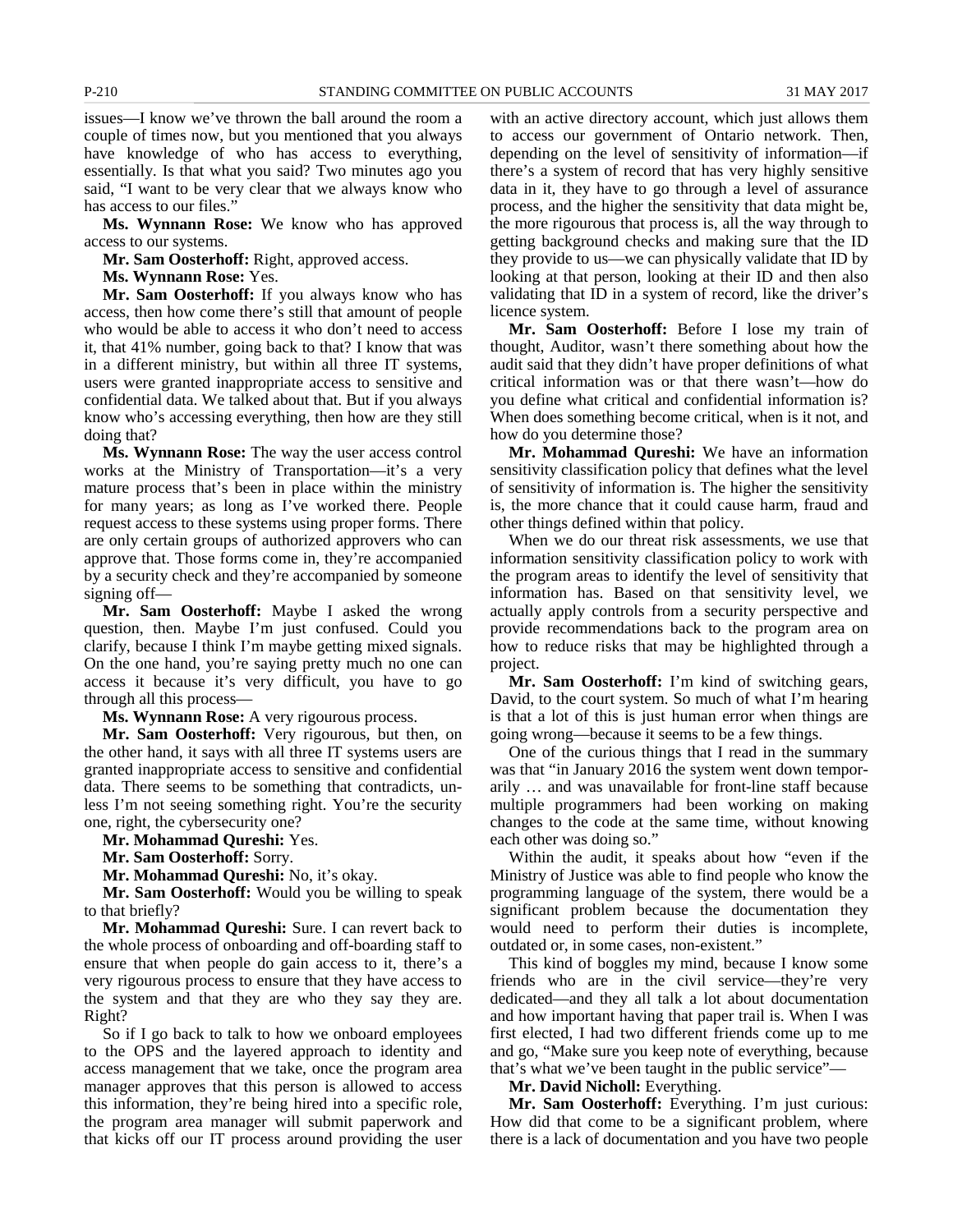working on making changes to the code at the same time without even knowing about it?

**Ms. Robin Thompson:** Do you want me to—

**Mr. David Nicholl:** Yes, sure. I would do it from a purely general level, but if you want to talk about ICON, go ahead.

**Ms. Robin Thompson:** Actually, I'm happy to have this, because it's a follow-on from the conversation that we started prior. I think it has a lot to do with segregation of duties that you're referring to and also about the appropriate job responsibilities and how they're documented.

If I could start and then progress from there, based on what it is that you're wanting to know.

**Mr. Sam Oosterhoff:** Sure.

**Ms. Robin Thompson:** The first thing, unfortunately, that I do have to say is that I do not have knowledge of a January 2016 occurrence of this. We proceduralize, actually, and I receive updates from my operations team whenever there is an outage to a mission-critical system. Then I'm actually talking to deputies' offices to ensure that we have it. I would have to follow up on that for you. I apologize; I cannot comment on that right now.

**Mr. Sam Oosterhoff:** That's okay.

**Ms. Robin Thompson:** However, having said that, you mentioned several other items.

If I understood properly, one item would be that our developers have clearly articulated roles and responsibilities and document it. One thing I will absolutely confirm is that all of our employees, including our developers who work on the court systems, have specific job responsibilities that are documented. They have particularly what their jobs entail—job descriptions, if you will; sorry, I was searching for the correct terminology. It's very clear what their jobs and their roles are.

When we go into your previous question, which is again the two developers at the same time, I would have to follow up on that for you, because I do not have knowledge that that has occurred or that it occurs on a regular basis. Having said that—

**Mr. Sam Oosterhoff:** I hope not.

**Ms. Robin Thompson:** I would agree. It's very important to have best practices and have the right complement of people looking after your systems, which was another observation, because of ICON's duration and the direction in which we think we still have to go before we modernize it.

Talking about segregation of duties, we do have the case, and had the case, which was of great interest to me where we have our developers occasionally—that has also been validated—making changes into the production system. However, these changes are by no means done ad hoc. They are initiated from the courts with management approval, go through an electronic form submission as a service request, and then, as they come in, they are fixing data, specifically on the traceability, to sign that off. **1420**

Having said that, that is not optimal. It's not optimal to have your developers who develop actually going into the production database, I would agree with you, for best practice. So we've made some changes. With the ministry, we're partnering to conduct a review of all the security access, including a full review of the appropriate segregation of roles and responsibilities related to system permissions, who is granted to do what and what changes they are able to make under any condition that we have.

As I said, it's important to tell you that all of these data update requests are very infrequent and are coming to us from documented formal service requests. However, in the interim, until this entire review and until we can make the appropriate changes—also, as we're augmenting our team, because that will create more capacity—we are going to make a change, by the end of June, actually, that all update requests will now be routed to the JTS operational support manager for a case-bycase assessment for service continuity impacts on court operation. Data updates in the production system will therefore only be implemented on an exception basis, where there is a confirmed service continuity impact, and with the authorization and documented approval of the manager in JTS and the manager in courts, with full traceability of the change.

We also have system logging, which would capture that change, at the ID level—

**Mr. Sam Oosterhoff:** Perfect.

**Ms. Robin Thompson:** So that is an interim change.

**Mr. Sam Oosterhoff:** Okay. Just because I have a couple of other questions I want to get to—

**Ms. Robin Thompson:** Sure.

**Mr. Sam Oosterhoff:** Sorry about that. I appreciate it. I'd love to continue at more length some other time.

One of the other things in the court system is that there is the situation where all programming changes in the court system are currently being made by two individuals—one staff member and one consultant, who is not under supervision—but there is no succession plan. I'm just curious. If we have this drastically changing technology and we have aging technology—IBM is not really supporting us anymore, from what I've heard—what sort of succession plans are you acting on to improve that situation? Because that is concerning—if someone gets into a car accident and unfortunately doesn't make it—

**Ms. Robin Thompson:** Agreed.

**Mr. Sam Oosterhoff:** You know, situations arise.

**Ms. Robin Thompson:** The first thing I would say is that I want to reiterate that continuity of operations and properly trained people is a priority. ICON is very stable, yet it uses dated technologies and is programmed in an older mainframe language. However, the age of the system is not a direct indicator of reliability.

We in the cluster maintain, operate and support the application of ICON, and we work in partnership with our other areas to support the operating platforms. To ensure the sustainability of our systems, we've updated the hardware, the operating system and the database software, as well as the environment which facilitates the printing capability across all the provincial courts. They've all been updated as recently as 2016. I am very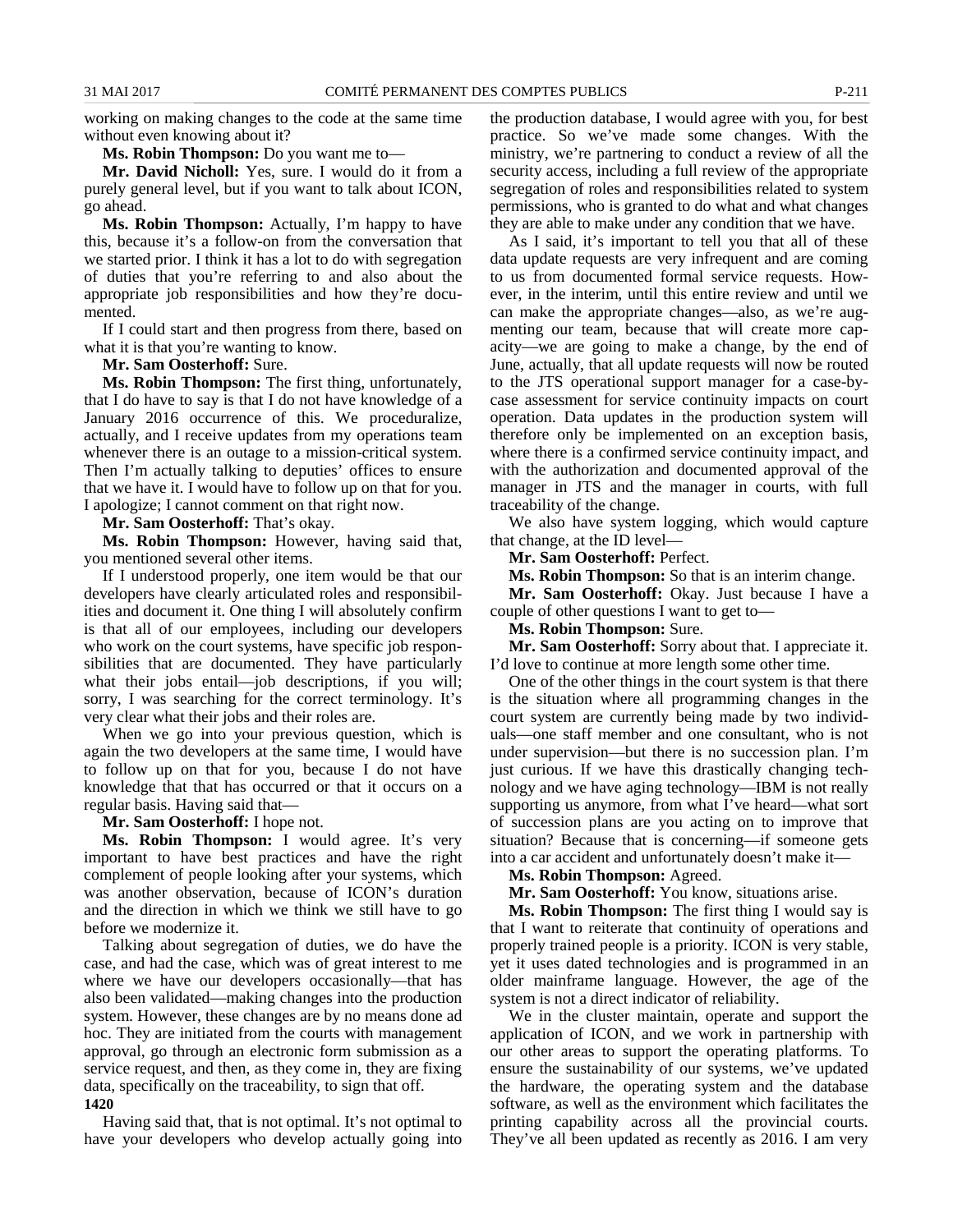confident that the system continues to be robust. It continues to be able to process thousands of transactions.

**Mr. Sam Oosterhoff:** Right. The system—yes. I'm just curious about what sort of impact that would have if one of those two people—

**Ms. Robin Thompson:** Okay, so let's talk about the people.

**Mr. Sam Oosterhoff:** Right? It's more the HR perspective.

**Ms. Robin Thompson:** Absolutely. No problem.

Since the audit, we've increased our ICON support capacity, and now we are current; we have the right-sized team and skills to support the team.

**Mr. Sam Oosterhoff:** Perfect. That's exactly what I wanted.

**Ms. Robin Thompson:** Okay. So here's our strategy: Our strategy is to supplement our permanent employee complement with contracted skill sets, because they're still available in the marketplace. When you combine the skill of the internal employees—so you've got that stability and you have the ability to transfer from one person to another—we're able to balance the need to sustain and implement ministry changes, which we still do, and also plan for the modernization of ICON. It's important to have that balance between employee and contracted resources.

We've now hired an additional development contractor, for a total of two, plus our permanent developer that we have. We're also in the process of recruiting another position to the ICON team to ensure that we maintain a continuous approach to succession planning, instead of reactive.

We now have an additional dedicated support employee—a business analyst—responsible for change requirements and the design, working with our business, as well as doing application testing in a more formal way.

Finally, we have a technical support resource for the ICON database administration, a DBA.

These resources that I just mentioned are incremental to the three that were mentioned in addition to the contracted resource in the audit. They were our ICON helpdesk representatives, and they are still there, but they have a very separate function: to field calls, track incidents and try to resolve issues as they come.

**Mr. Sam Oosterhoff:** Thank you very much. I appreciate that.

**Ms. Robin Thompson:** You're welcome.

**Mr. Sam Oosterhoff:** I know I keep picking on the court system.

**Ms. Robin Thompson:** That's okay. Even though it's my first time here, go ahead.

**Mr. Sam Oosterhoff:** That makes two of us.

If we go back to the money aspect of it—because obviously, unfortunately, from this government we've seen a lot of, in my opinion and I think in a lot of Ontarians' opinions, misallocation of resources or misspent funds or mismanagement. When I look at the court system, where \$11 million was initially spent with the goal of replacing the system as part of a much larger IT project, they wrote off \$4.5 million on that plan. Although the court system and licensing system were flagged as overdue for replacement and modernization under MAPS in 2009 and 2010, they haven't been replaced or modernized.

I know you spoke about this briefly, but I'd love to hear a little bit more about what that modernization plan is, going forward. You mentioned the allocation for three years, but we still haven't actually seen the completion of that project. What do you think the future is going to hold? And how do you think the auditor's recommendations will help you in that role as you work forward with that?

**Ms. Robin Thompson:** I need a little help to break that down. That was many questions in one question.

**Mr. Sam Oosterhoff:** I apologize.

**Ms. Robin Thompson:** I need you to break it down into things you want me to answer for you, and I will.

**Mr. Sam Oosterhoff:** For sure. After \$4.5 million being spent on an initial project, nothing has been replaced or modernized in the court system or licensing system even though that was given in MAPS in 2009 and 2010. Could you speak about that and then about how the auditor's recommendations will allow you to improve on this going forward—or will, hopefully, force you to improve on this going forward?

**Ms. Robin Thompson:** The audit focused on general controls. Those would be the checks and balances within systems. So they would ensure that we have traceability, continuity and proper procedures that adhere to the directives and our policies. When we talk about why we have not modernized ICON or what's happening with the modernization agenda, and also that we had a previous project whereby there was \$4 million that was not able to be "repurposed," for lack of a better word—there have been previous plans and projects focused to replace ICON and modernize the criminal justice system. However, the scope of the project has been very ambitious and has proved too complex to implement. The Court Information Management System, the CIMS project, is the project you're talking about when you're talking about the money.

**The Chair (Mr. Ernie Hardeman):** You can blame the shortness of the answer on the length of the question, but the time is up.

We'll go to the third party.

**Ms. Robin Thompson:** That always happens to us. I'm sorry about that.

**Mr. Sam Oosterhoff:** Rats. We just have a good relationship. We'll talk.

**The Chair (Mr. Ernie Hardeman):** Taras?

**Mr. Taras Natyshak:** I simply want to give the remainder of the time—however much you want to take—for you to inform us, as members, as to what your needs are, or on any challenges that might lie ahead that weren't identified in the AG's report.

Also, the dreaded "what do you know that you don't know" question: What is it that is on the horizon that you don't know exists but we should still be prepared for?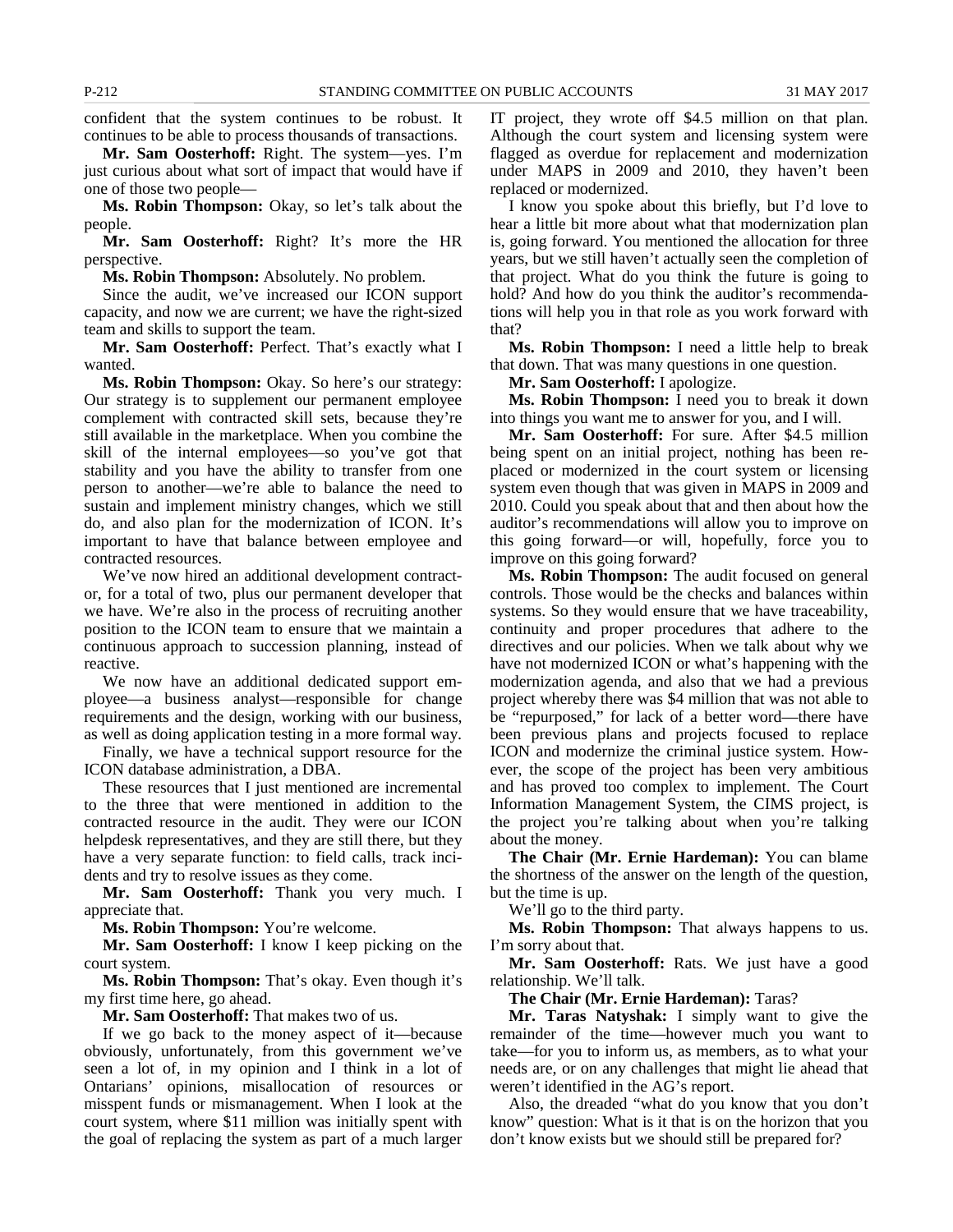**Ms. Helen Angus:** Actually, this is a pretty interesting part of the Treasury Board portfolio—not for the issues around controls, but just for the opportunity that I&IT can play in the transformation and the betterment of public services.

I'm quite excited about the work that David is doing around using the cloud, looking at how we can use I&IT to help us collaborate differently within the public sector to provide better advice and work more horizontally than vertically, because I think it really allows us to do that. I'm quite anxious to see that work move at a clip that would allow us to tackle some of the more complex issues and problems facing the province, and do it in an innovative way.

#### **1430**

We've also hired, as you probably know, a chief digital officer, so the idea of having, in addition to this team, a team that's really focused on working a little bit more iteratively with my team, starting to think about how we can do digital first for the end users, the people of Ontario, as a means to access information or conduct business with the government of Ontario—that's a pretty big agenda to move on all at once. That's kind of keeping the pressure on. Being able to meet the expectations of providing services differently, I think, is part of the challenge that lies ahead for us.

You may have a different perspective—

**Mr. David Nicholl:** No, no—never different, Helen.

Just a few other things that I'd say: I'm sure lots of people come here and give the auditor all kinds of kudos for helping them with their jobs, and I'm sure she takes it with a large pinch of salt at times. But I think, in this case, and we met early on, the timing of this audit was tremendously important for us, because we were about to embark on this consolidation of service management, in the non-traditional sense, in that we were really good at the infrastructure of service management. Email accounts, desktops and helpdesks—we were good at that. But the much harder world we're in is business solutions. That's where it's really difficult. The 1,300 applications—that's where CIOs have such a really, really tough job.

I think you can help us by supporting some of the really positive actions that an audit can take to help us do our jobs better. It's not just all about perhaps trying to find something that we're not doing well, but in this case, it's really been about, "Here's a road map of something really useful for you guys for the next couple of years. You'll come out of that and it's just going to be better." That's genuine. I may say it anyway, but in this case, it really is very, very genuine.

**Ms. Helen Angus:** I think some of it has to do with the skill of the audit team that was actually deployed and having the experience in IT.

**Mr. David Nicholl:** It was a super team—a really, really good team.

**Ms. Helen Angus:** That really made a difference. It was incredibly helpful to have that knowledge base within the audit team. It was terrific.

**Mr. David Nicholl:** So a great question: "What should you be worrying about?" In other words, what do we not know about that you don't know about. I think we've had a very brief, slim discussion on cybersecurity here. We should be under no thoughts whatsoever that we are not—we will be attacked and we will be compromised at some point. Anyone that doesn't think we will be is living in a dream world. We will. Mohammad and his team are focused entirely on trying to protect us. But in fairness, all it takes is one employee to doubleclick on an attachment in an email, and we could have issues.

I think the three-pronged attack on cyber with the planning piece—and that goes to education: "Don't open that email." How can we make sure our CSOC is operating? All of that pre-work we're so focused on, because that's non-discretionary work. We've got to do that. That's just table stakes.

When we get hit, we have to really know what to do, and it would be interesting to start thinking about how we extend that. We had a very interesting tabletop exercise last week, where we went through a true-life incident concerning a cybersecurity breach in the Ontario government. It was on a piece of paper on a table, and it was a complete eye-opener for us as to what kind of shape we were in during an attack when data was being taken, ransoms were being held and we had to make tough decisions. I think that area of what happens when you actually are attacked, when it's happened and you're under a ransom situation, we have to have the process down pat, because it's not the time to make decisions when you're in that circumstance.

I think the third piece of it, then, that generally we probably don't talk enough about is, and then, what afterwards? How do we actually recover from an incident, where perhaps Ontarians' data has been compromised? We have to be ready for that circumstance.

I think that just the recognition that we certainly, the two of us, live in this world of just assuming we'll lose one day and someone is going to get us, we have to be ready for that situation and ready to react.

That probably is not something that we talk a lot about, but that's what really keeps us awake at night. We'll do everything we can to protect, but we also have to realize that there are so many bad guys out there who are—if you're doing something that they're interested in in the House or you're passing an act or you're discussing a topic and somebody might want to know about it, you just don't know. It could well become that. I think that's a very interesting part.

I think you can help us a lot by just keeping an eye on what perhaps isn't as important as some other things. It's very simple in the technology world for people to get distracted by what the next new, shiny object is. Sometimes, that can cause all of us to go into a difficult freezing moment of what the heck are we going to do now?

I think that just a level of common sense—we are a government; we're here to serve the people of Ontario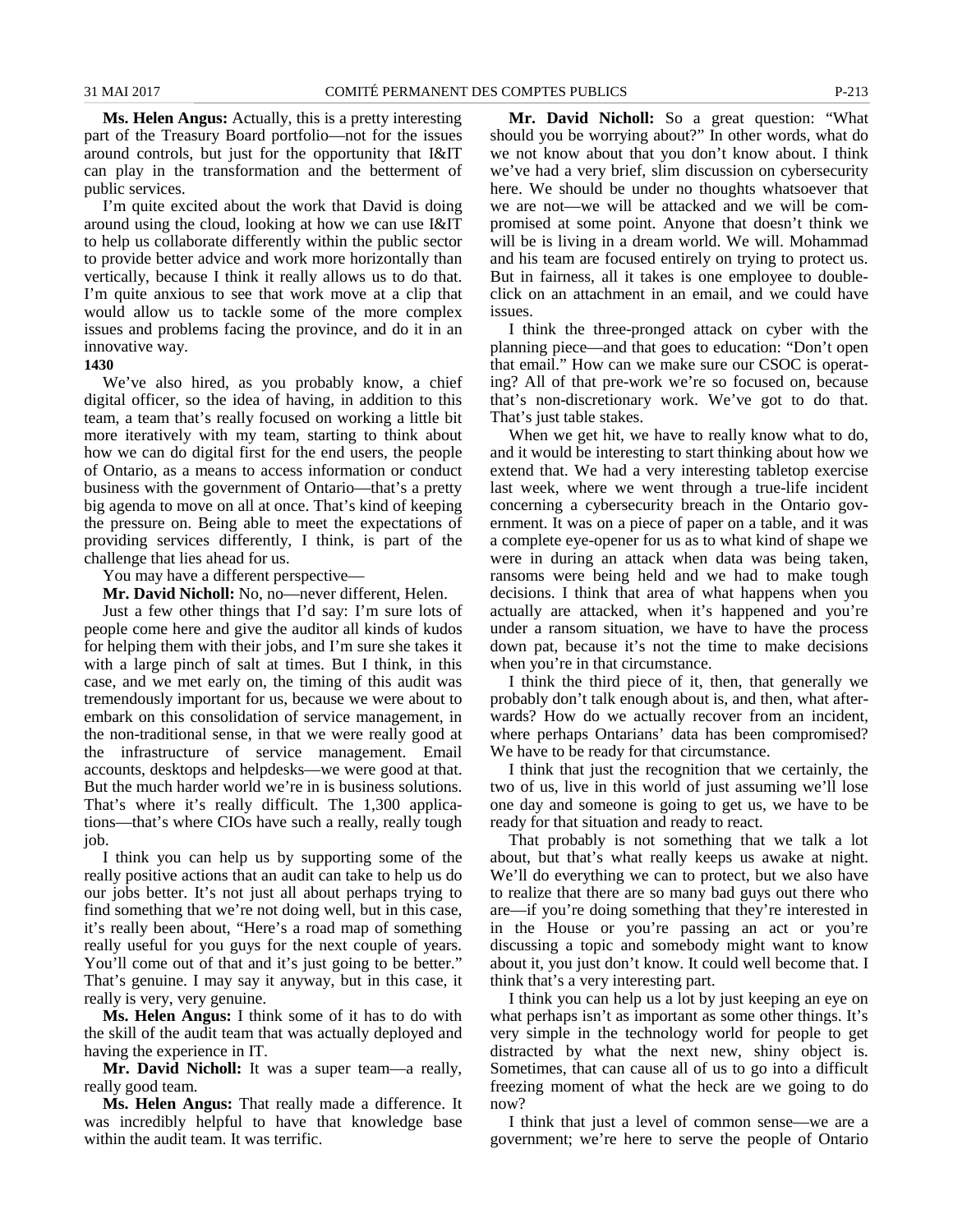and their business. We probably don't need to be all things to all people all the time. I think just keeping an eye on that is probably a really useful function you can do for us as well.

**Mr. Taras Natyshak:** Very good. Thanks for the work that you do and thanks for being here today.

**Mr. David Nicholl:** Not at all. Thank you.

**The Chair (Mr. Ernie Hardeman):** On behalf of the committee, we want to say thank you for being here this afternoon and helping us out with this review. It's great that you've taken to the fact that I have to keep cutting people off because the time is out. We do appreciate your participation. Thank you very much.

**Ms. Helen Angus:** Thank you. Thank you for your questions and your requests. We really appreciate that.

**Mr. David Nicholl:** Thank you very much.

**The Chair (Mr. Ernie Hardeman):** With that, before the committee rushes off, we'll go to legal personnel for a short period of time to discuss with legislative research as to what we'll do with the report-writing.

Thank you very much. We'll wrap.

*The committee continued in closed session at 1437.*